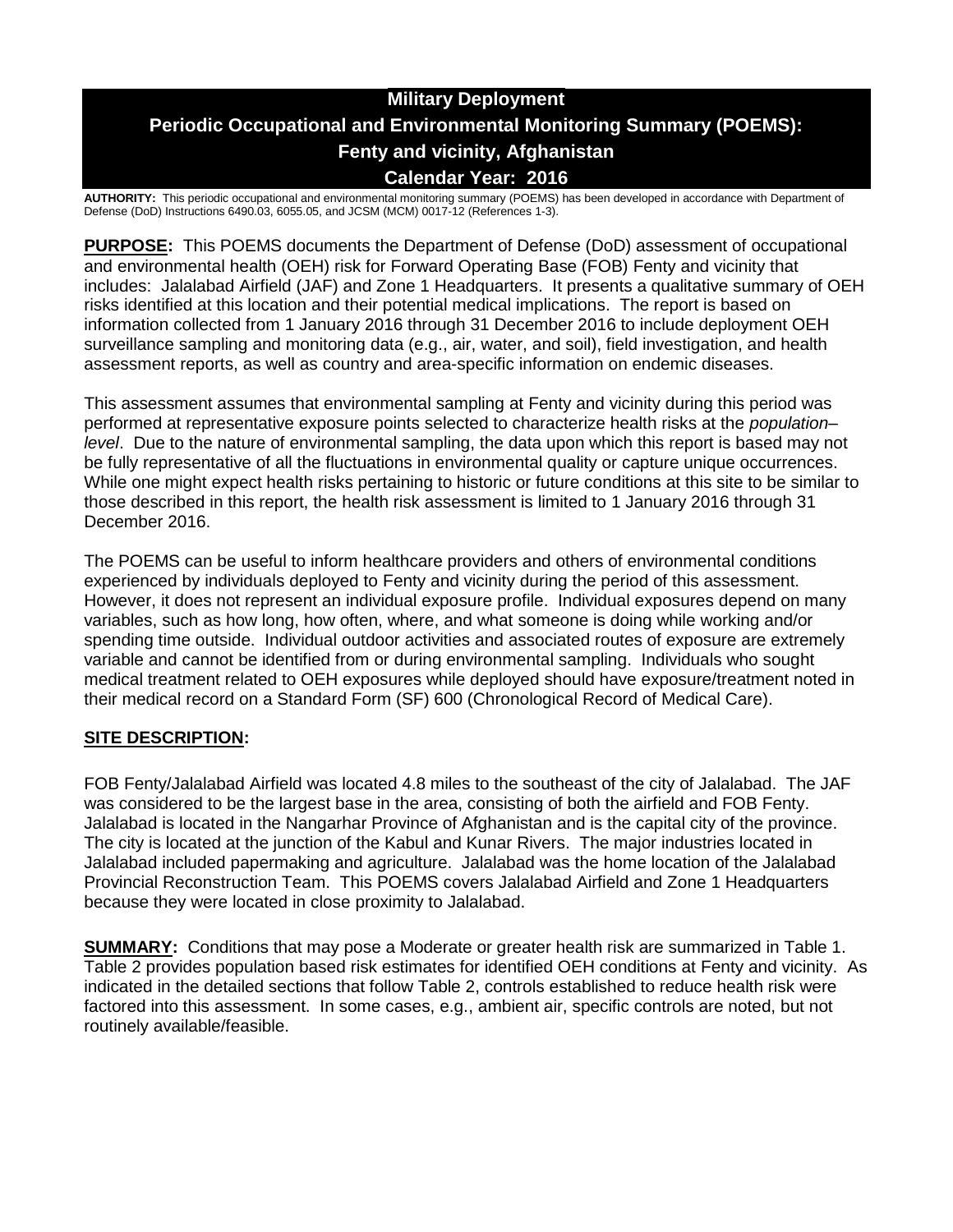## **Table 1: Summary of Occupational and Environmental Conditions with MODERATE or Greater Health Risk**

#### **Short-term health risks & medical implications:**

The following hazards may be associated with potential acute health effects in some personnel during deployment at FOB Fenty and vicinity that includes Jalalabad Airfield (JAF) Zone 1 Headquarters:

Food/waterborne diseases (e.g., bacterial diarrhea, hepatitis A, typhoid/paratyphoid fever, diarrhea-cholera, diarrheaprotozoal, brucellosis, hepatitis E); other endemic diseases (malaria, cutaneous leishmaniasis (acute), Crimean-Congo hemorrhagic fever, sandfly fever, scrub typhus (mite-borne), leptospirosis, Tuberculosis (TB), rabies, Q fever, soil transmitted helminthes (hookworm, strongyloidiasis, cutaneous larva migrans); and heat stress. For food/waterborne diseases (e.g., bacterial diarrhea, hepatitis A, typhoid/paratyphoid fever, diarrhea-cholera, diarrhea-protozoal, brucellosis, hepatitis E), if ingesting local food and water, the health effects can temporarily incapacitate personnel (diarrhea) or result in prolonged illness (hepatitis A, typhoid/paratyphoid fever, brucellosis, hepatitis E). Risks from food/waterborne diseases may have been reduced with preventive medicine controls and mitigation, which includes hepatitis A and typhoid fever vaccinations and only drinking from approved water sources in accordance with standing CENTCOM policy. For other vector-borne endemic diseases (malaria, cutaneous leishmaniasis (acute), Crimean-Congo hemorrhagic fever, sandfly fever, scrub typhus (mite-borne)), these diseases may constitute a significant risk due to exposure to biting vectors; risk reduced to 'Low' by proper wear of the treated uniform, application of repellent to exposed skin, bed net use, and appropriate chemoprophylaxis, as well as minimizing areas of standing water and other vector-breeding areas. For water contact diseases (leptospirosis), activities involving extensive contact with surface water increase risk. For respiratory diseases (TB), personnel in close-quarter conditions could have been at risk for person-to-person spread. Animal contact diseases (rabies and Q fever) pose year-round risk. For soil transmitted helminthes (hookworm, strongyloidiasis, cutaneous larva migrans), risk may have been reduced by limiting exposure to soil contaminated with human or animal feces (including not sleeping on bare ground and not walking barefoot). For heat stress, risk can be greater during months of April through October, and greater for susceptible persons including those older than 45, of low fitness level, unacclimatized, or with underlying medical conditions, and those under operational constraints (equipment, PPE, vehicles). Risks from heat stress may have been reduced with preventive medicine controls, work-rest cycles, proper hydration and nutrition, and mitigation.

Air quality: For inhalable coarse particulate matter less than 10 micrometers in diameter ( $PM_{10}$ ) from environmental dust, the PM<sup>10</sup> overall short-term health risk was not evaluated due to no data for analysis. For inhalable fine particulate matter less than 2.5 micrometers in diameter (PM<sub>2.5</sub>) from environmental dust, the PM<sub>2.5</sub> overall short-term health risk was not evaluated due to insufficient data for analysis. However, the FOB Fenty and vicinity area is a semi-arid dust-prone desert environment also subject to vehicle traffic. Consequently, exposures to PM<sub>10</sub> and PM<sub>2.5</sub> may vary, as conditions may vary, and may result in mild to more serious short-term health effects (e.g., eye, nose or throat, and lung irritation) in some personnel while at this site, particularly exposures to high levels of dust such as during high winds or dust storms. For PM<sup>10</sup> and PM2.5, certain subgroups of the deployed forces (e.g., those with pre-existing asthma/cardio-pulmonary conditions) are at greatest risk of developing notable health effects. Medical and solid waste incinerators were located on Fenty. Burn pits might have existed elsewhere (e.g., burn pits used by the local population). However, the PM<sub>10</sub> and the PM<sub>2.5</sub> overall shortterm health risks specifically for burn pits, burn barrels, and/or incinerators were not evaluated due to no environmental samples collected nearby that were provided for analysis– see Section 10.7. Where burn pits, burn barrels, and incinerators exist, exposures may vary, and exposures to high levels of PM<sub>10</sub> and PM<sub>2.5</sub> from smoke may result in mild to more serious short-term health effects (e.g., eye, nose or throat, and lung irritation) in some personnel and certain subgroups. Although most short-term health effects from exposure to particulate matter and burn pit smoke should have resolved postdeployment, providers should be prepared to consider the relationship between deployment exposures and current complaints. Some individuals may have sought treatment for acute respiratory irritation while at FOB Fenty and vicinity. Personnel who reported with symptoms or required treatment while at site(s) with burn pit activity should have exposure and treatment noted in medical record (e.g., electronic medical record and/or on a Standard Form (SF) 600 (*Chronological Record of Medical Care*).

#### **Long-term health risks & medical implications:**

The following hazards may be associated with potential chronic health effects in some personnel during deployment at FOB Fenty and vicinity that includes Jalalabad Airfield (JAF) and Zone 1 Headquarters:

Air quality: For inhalable fine particulate matter less than 2.5 micrometers in diameter (PM<sub>2.5</sub>) from environmental dust (possibly including burn pits, burn barrels, and/or incinerators), the overall long-term health risk was not evaluated due to insufficient data for analysis. Inhalable coarse particulate matter less than 10 micrometers in diameter (PM<sub>10</sub>) from environmental dust (possibly including burn pits, burn barrels, and/or incinerators) was not evaluated for long-term health risk due to no data for analysis and no available health guidelines. However, the FOB Fenty and vicinity area is a semi-arid, dust-prone desert environment, also subject to vehicle traffic, and conditions may have varied. Medical and solid waste incinerators were located on Fenty. Burn pits might also have existed elsewhere (e.g., burn pits used by the local population). However, the PM<sub>10</sub> and the PM<sub>2.5</sub> overall long-term health risks specifically for burn pits, burn barrels, and/or

> Page 2 of 23 Reviewed by CENTCOM SG (1 June 2017) Final Approval Date (9 April 2018)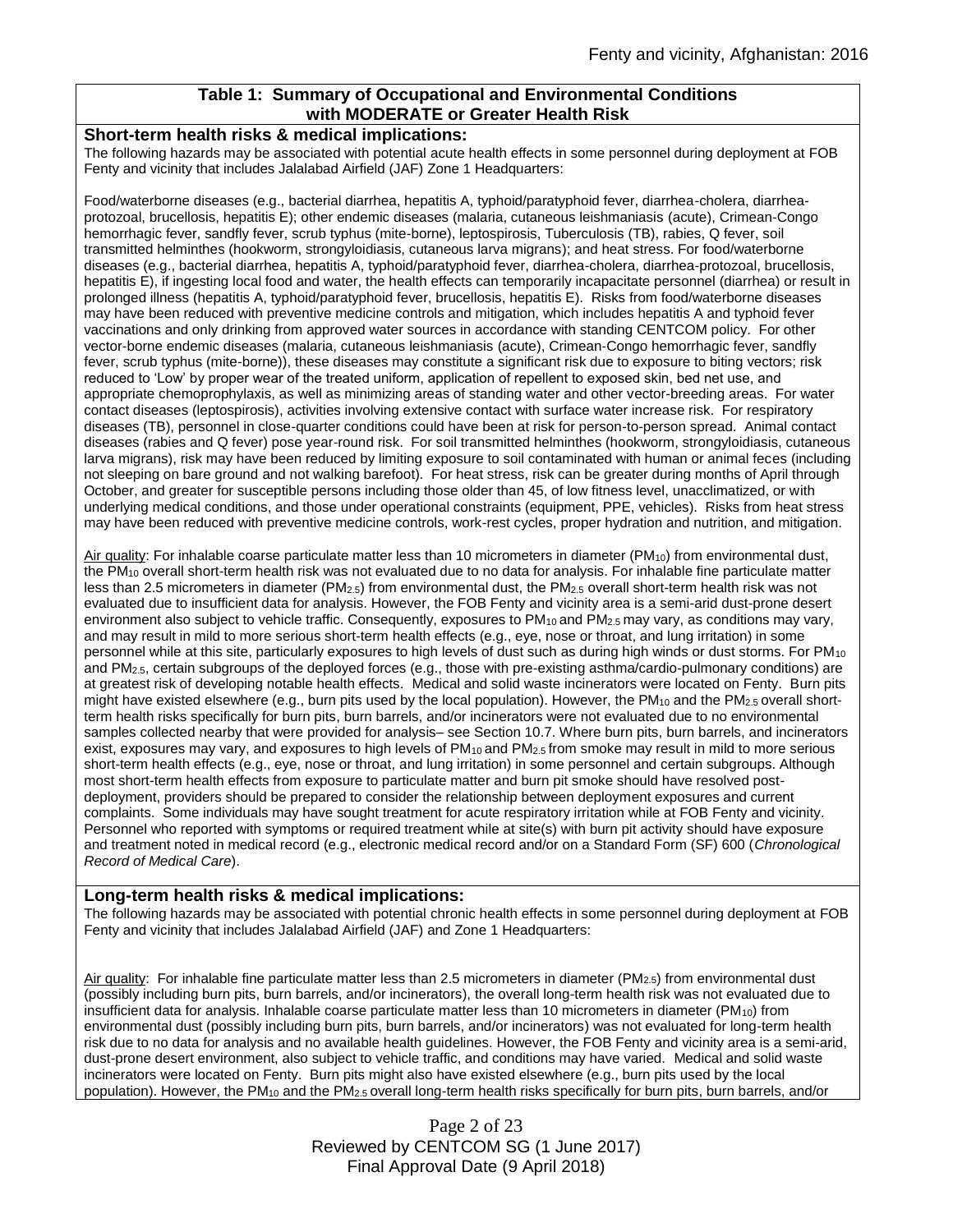incinerators were not evaluated due to no environmental samples collected nearby that were provided for analysis– see Section 10.7. However, burn pit, burn barrel, and/or incinerator exposures may vary, as conditions may have varied. For inhalational exposure to high levels of dust containing PM<sub>10</sub> and PM<sub>2.5</sub>, such as during high winds or dust storms, and for exposures to burn pit smoke, it is considered possible that some otherwise healthy personnel who were exposed for a longterm period to dust and particulate matter could develop certain health conditions (e.g., reduced lung function, cardiopulmonary disease). Personnel with a history of asthma or cardiopulmonary disease could potentially be more likely to develop such chronic health conditions. While the dust and particulate matter exposures and exposures to burn pits, burn barrels, and/or incinerators are acknowledged, at this time there were no specific recommended, post-deployment medical surveillance evaluations or treatments. Providers should still consider overall individual health status (e.g., any underlying conditions/susceptibilities) and any potential unique individual exposures (such as burn pits/barrels, incinerators, occupational or specific personal dosimeter data) when assessing individual concerns. Certain individuals may need to be followed/evaluated for specific occupational exposures/injuries (e.g., annual audiograms as part of the medical surveillance for those enrolled in the Hearing Conservation Program, personnel covered by Respiratory Protection Program, and/or Hazardous Waste/Emergency Responders Medical Surveillance).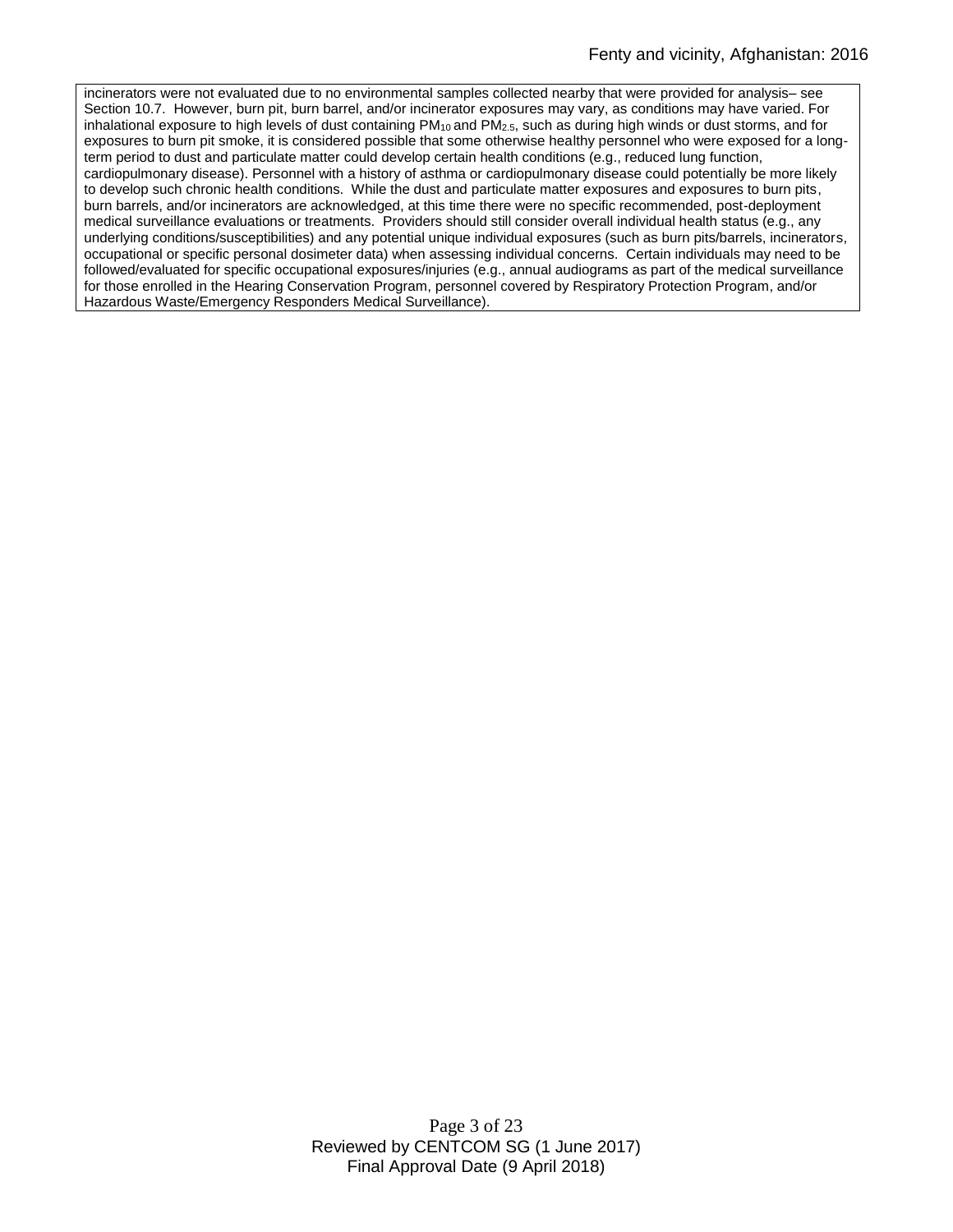| Source of<br><b>Identified Health</b><br>Risk <sup>3</sup>                                | Unmitigated Health Risk Estimate <sup>4</sup>                                                                                                                                                                                                                                                                                                                                                                                                                                                                                                                                                                                                                                                                                                                                                                                                                                                                                                                                                                                                                                          | <b>Control Measures</b><br>Implemented                                                                                                                 | Residual Health Risk Estimate <sup>4</sup>                                                                                                                                                                                                                                                                                                                                                                                                                                                                                                                                                                                                                                                                                                                                                                                                                                                                                                                                                                                                                                      |
|-------------------------------------------------------------------------------------------|----------------------------------------------------------------------------------------------------------------------------------------------------------------------------------------------------------------------------------------------------------------------------------------------------------------------------------------------------------------------------------------------------------------------------------------------------------------------------------------------------------------------------------------------------------------------------------------------------------------------------------------------------------------------------------------------------------------------------------------------------------------------------------------------------------------------------------------------------------------------------------------------------------------------------------------------------------------------------------------------------------------------------------------------------------------------------------------|--------------------------------------------------------------------------------------------------------------------------------------------------------|---------------------------------------------------------------------------------------------------------------------------------------------------------------------------------------------------------------------------------------------------------------------------------------------------------------------------------------------------------------------------------------------------------------------------------------------------------------------------------------------------------------------------------------------------------------------------------------------------------------------------------------------------------------------------------------------------------------------------------------------------------------------------------------------------------------------------------------------------------------------------------------------------------------------------------------------------------------------------------------------------------------------------------------------------------------------------------|
| <b>AIR</b>                                                                                |                                                                                                                                                                                                                                                                                                                                                                                                                                                                                                                                                                                                                                                                                                                                                                                                                                                                                                                                                                                                                                                                                        |                                                                                                                                                        |                                                                                                                                                                                                                                                                                                                                                                                                                                                                                                                                                                                                                                                                                                                                                                                                                                                                                                                                                                                                                                                                                 |
| Particulate<br>matter less than<br>10 micrometers<br>in diameter<br>$(PM_{10})$           | Short-term: No data were available for<br>analysis to characterize health risk.<br>Daily levels vary; acute health effects<br>(e.g., upper respiratory tract irritation)<br>more pronounced during days with<br>elevated PM levels. More serious<br>effects are possible in susceptible<br>persons (e.g., those with asthma/pre-<br>existing respiratory diseases).                                                                                                                                                                                                                                                                                                                                                                                                                                                                                                                                                                                                                                                                                                                    | Limiting strenuous<br>physical activities when air<br>quality is especially poor,<br>and actions such as<br>closing tent flaps,<br>windows, and doors. | Short-term: No data were available for<br>analysis to characterize health risk.<br>Daily levels vary, acute health effects<br>(e.g., upper respiratory tract irritation)<br>more pronounced during days with<br>elevated PM levels. More serious<br>effects are possible in susceptible<br>persons (e.g., those with asthma/pre-<br>existing respiratory diseases).                                                                                                                                                                                                                                                                                                                                                                                                                                                                                                                                                                                                                                                                                                             |
|                                                                                           | Long-term: No health guidelines                                                                                                                                                                                                                                                                                                                                                                                                                                                                                                                                                                                                                                                                                                                                                                                                                                                                                                                                                                                                                                                        |                                                                                                                                                        | Long-term: No health guidelines                                                                                                                                                                                                                                                                                                                                                                                                                                                                                                                                                                                                                                                                                                                                                                                                                                                                                                                                                                                                                                                 |
| Particulate<br>matter less than<br>2.5 micrometers<br>in diameter<br>(PM <sub>2.5</sub> ) | Short-term: Not enough data were<br>available for analysis to characterize<br>health risk. While the sample<br>concentration was below the 24-hour<br>negligible MEG, only one sample was<br>taken this year. Because FOB Fenty<br>and vicinity is situated in a dusty, semi-<br>arid desert environment, a majority of<br>the time, mild acute (short term) health<br>effects are anticipated. Elevated levels<br>may produce mild eye, nose, or throat<br>irritation in some personnel and pre-<br>existing health conditions (e.g.,<br>asthma, or cardiopulmonary diseases)<br>may be exacerbated.<br>Long-term: Not enough data were<br>available for analysis to characterize<br>health risk. While the sample<br>concentration was above the 1 year<br>negligible MEG, no further evaluation<br>could be done because only one<br>sample was taken this year. A small<br>percentage of personnel may be at<br>increased risk for developing chronic<br>conditions; those more susceptible to<br>acute effects (e.g., those with<br>asthma/pre-existing respiratory<br>diseases). | Limiting strenuous<br>physical activities when air<br>quality is especially poor,<br>and actions such as<br>closing tent flaps,<br>windows, and doors. | Short-term: Not enough data were<br>available for analysis to characterize<br>health risk. While the sample<br>concentration was below the 24-hour<br>negligible MEG, only one sample was<br>taken this year. Because FOB Fenty<br>and vicinity is situated in a dusty, semi-<br>arid desert environment, a majority of<br>the time, mild acute (short term) health<br>effects are anticipated. Elevated levels<br>may produce mild eye, nose, or throat<br>irritation in some personnel and pre-<br>existing health conditions (e.g.,<br>asthma, or cardiopulmonary diseases)<br>may be exacerbated.<br>Long-term: Not enough data were<br>available for analysis to characterize<br>health risk. While the sample<br>concentration was above the 1 year<br>negligible MEG, no further evaluation<br>could be done because only one<br>sample was taken this year. A small<br>percentage of personnel may be at<br>increased risk for developing chronic<br>conditions; those more susceptible to<br>acute effects (e.g., those with<br>asthma/existing respiratory diseases). |
| Metals                                                                                    | Short-term: None identified based on<br>available sample data.<br>Long-term: None identified based on<br>available sample data.                                                                                                                                                                                                                                                                                                                                                                                                                                                                                                                                                                                                                                                                                                                                                                                                                                                                                                                                                        |                                                                                                                                                        | Short-term: None identified based on<br>available sample data.<br>Long-term: None identified based on<br>available sample data.                                                                                                                                                                                                                                                                                                                                                                                                                                                                                                                                                                                                                                                                                                                                                                                                                                                                                                                                                 |
| Volatile Organic                                                                          | Short-term: No data to evaluate.                                                                                                                                                                                                                                                                                                                                                                                                                                                                                                                                                                                                                                                                                                                                                                                                                                                                                                                                                                                                                                                       |                                                                                                                                                        | Short-term: No data to evaluate.                                                                                                                                                                                                                                                                                                                                                                                                                                                                                                                                                                                                                                                                                                                                                                                                                                                                                                                                                                                                                                                |
| Compounds<br>(VOC)                                                                        | Long-term: No data to evaluate.                                                                                                                                                                                                                                                                                                                                                                                                                                                                                                                                                                                                                                                                                                                                                                                                                                                                                                                                                                                                                                                        |                                                                                                                                                        | Long-term: No data to evaluate.                                                                                                                                                                                                                                                                                                                                                                                                                                                                                                                                                                                                                                                                                                                                                                                                                                                                                                                                                                                                                                                 |
| <b>SOIL</b>                                                                               |                                                                                                                                                                                                                                                                                                                                                                                                                                                                                                                                                                                                                                                                                                                                                                                                                                                                                                                                                                                                                                                                                        |                                                                                                                                                        |                                                                                                                                                                                                                                                                                                                                                                                                                                                                                                                                                                                                                                                                                                                                                                                                                                                                                                                                                                                                                                                                                 |
| Metals                                                                                    | Short-term: Not an identified source of<br>health risk.                                                                                                                                                                                                                                                                                                                                                                                                                                                                                                                                                                                                                                                                                                                                                                                                                                                                                                                                                                                                                                |                                                                                                                                                        | Short-term: Not an identified source of<br>health risk.<br>Long-term: No data to evaluate.                                                                                                                                                                                                                                                                                                                                                                                                                                                                                                                                                                                                                                                                                                                                                                                                                                                                                                                                                                                      |
|                                                                                           | Long-term: No data to evaluate.                                                                                                                                                                                                                                                                                                                                                                                                                                                                                                                                                                                                                                                                                                                                                                                                                                                                                                                                                                                                                                                        |                                                                                                                                                        |                                                                                                                                                                                                                                                                                                                                                                                                                                                                                                                                                                                                                                                                                                                                                                                                                                                                                                                                                                                                                                                                                 |
| Organic<br>Compounds                                                                      | Short-term: Not an identified source of<br>health risk.                                                                                                                                                                                                                                                                                                                                                                                                                                                                                                                                                                                                                                                                                                                                                                                                                                                                                                                                                                                                                                |                                                                                                                                                        | Short-term: Not an identified source of<br>health risk.<br>Long-term: No data to evaluate.                                                                                                                                                                                                                                                                                                                                                                                                                                                                                                                                                                                                                                                                                                                                                                                                                                                                                                                                                                                      |
|                                                                                           | Long-term: No data to evaluate.                                                                                                                                                                                                                                                                                                                                                                                                                                                                                                                                                                                                                                                                                                                                                                                                                                                                                                                                                                                                                                                        |                                                                                                                                                        |                                                                                                                                                                                                                                                                                                                                                                                                                                                                                                                                                                                                                                                                                                                                                                                                                                                                                                                                                                                                                                                                                 |
| Inorganic                                                                                 | Short-term: Not an identified source of                                                                                                                                                                                                                                                                                                                                                                                                                                                                                                                                                                                                                                                                                                                                                                                                                                                                                                                                                                                                                                                |                                                                                                                                                        | Short-term: Not an identified source of                                                                                                                                                                                                                                                                                                                                                                                                                                                                                                                                                                                                                                                                                                                                                                                                                                                                                                                                                                                                                                         |

## **Table 2. Population-Based Health Risk Estimates – FOB Fenty and vicinity that includes Jalalabad Airfield (JAF) and Zone 1 Headquarters1, 2**

Page 4 of 23 Reviewed by CENTCOM SG (1 June 2017) Final Approval Date (9 April 2018)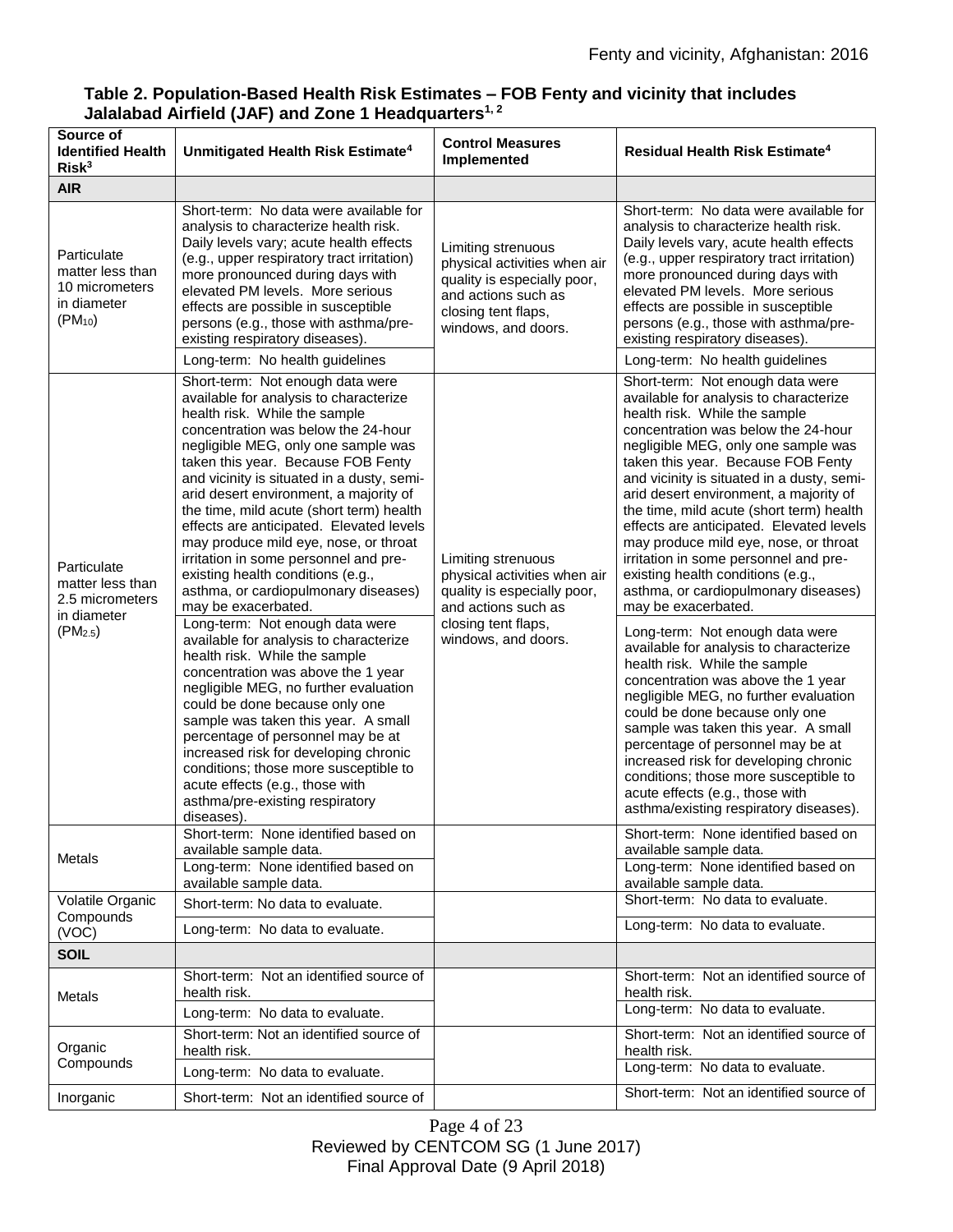| Source of<br><b>Identified Health</b><br>Risk <sup>3</sup>       | Unmitigated Health Risk Estimate <sup>4</sup>                                                                                                                                                                                                                                                                                                                                                   | <b>Control Measures</b><br>Implemented                                                                                                                                                                                                                                | <b>Residual Health Risk Estimate<sup>4</sup></b>                                                                                |
|------------------------------------------------------------------|-------------------------------------------------------------------------------------------------------------------------------------------------------------------------------------------------------------------------------------------------------------------------------------------------------------------------------------------------------------------------------------------------|-----------------------------------------------------------------------------------------------------------------------------------------------------------------------------------------------------------------------------------------------------------------------|---------------------------------------------------------------------------------------------------------------------------------|
| Compounds                                                        | health risk.                                                                                                                                                                                                                                                                                                                                                                                    |                                                                                                                                                                                                                                                                       | health risk.                                                                                                                    |
|                                                                  | Long-term: No data to evaluate.                                                                                                                                                                                                                                                                                                                                                                 |                                                                                                                                                                                                                                                                       | Long-term: No data to evaluate.                                                                                                 |
| <b>Water</b>                                                     |                                                                                                                                                                                                                                                                                                                                                                                                 |                                                                                                                                                                                                                                                                       |                                                                                                                                 |
| <b>Consumed Water</b><br>(Water Used for<br>Drinking)            | Short-term: None identified based on<br>available sample data.<br>Long-term: None identified based on<br>available sample data.                                                                                                                                                                                                                                                                 | U.S. Army Public Health<br>Center (USAPHC) former<br>U.S. Army Veterinary<br>Command (VETCOM)<br>approved bottled water<br>and potable water only<br>from approved water<br>sources                                                                                   | Short-term: None identified based on<br>available sample data.<br>Long-term: None identified based on<br>available sample data. |
| Water for Other                                                  | Short-term: None identified based on<br>available sample data.                                                                                                                                                                                                                                                                                                                                  | Water treated in<br>accordance with                                                                                                                                                                                                                                   | Short-term: None identified based on<br>available sample data.                                                                  |
| Purposes                                                         | Long-term: None identified based on<br>available sample data.                                                                                                                                                                                                                                                                                                                                   | standards applicable to its<br>intended use                                                                                                                                                                                                                           | Long-term: None identified based on<br>available sample data.                                                                   |
| <b>ENDEMIC</b><br><b>DISEASE</b>                                 |                                                                                                                                                                                                                                                                                                                                                                                                 |                                                                                                                                                                                                                                                                       |                                                                                                                                 |
| Food<br>borne/Waterborne<br>(e.g., diarrhea-<br>bacteriological) | Short-term: Variable; High (bacterial<br>diarrhea, hepatitis A, typhoid fever) to<br>Moderate (diarrhea-cholera, diarrhea-<br>protozoal, brucellosis, hepatitis E) to<br>Low (polio); if ingesting local<br>food/water, the health effects can<br>temporarily incapacitate personnel<br>(diarrhea) or result in prolonged illness<br>(hepatitis A, typhoid fever, hepatitis E,<br>brucellosis). | Preventive measures<br>include Hepatitis A and<br>typhoid fever vaccination<br>and consumption of food<br>and water only from<br>approved sources.                                                                                                                    | Short-term: Low to none                                                                                                         |
|                                                                  | Long-term: None identified                                                                                                                                                                                                                                                                                                                                                                      |                                                                                                                                                                                                                                                                       | Long-term: No data available                                                                                                    |
| Arthropod Vector-<br>Borne                                       | Short-term: Variable; High for malaria,<br>Moderate for leishmaniasis -<br>cutaneous (acute), Crimean-Congo<br>hemorrhagic fever, sandfly fever, scrub<br>typhus (mite-borne); and Low for the<br>plague and West Nile fever.                                                                                                                                                                   | Preventive measures<br>include proper wear of<br>treated uniform,<br>application of repellent to<br>exposed skin, bed net<br>use, minimizing areas of<br>standing water, and<br>appropriate<br>chemoprophylaxis.                                                      | Short-term: Low                                                                                                                 |
|                                                                  | Long-term: Low for Leishmaniasis-<br>visceral infection.                                                                                                                                                                                                                                                                                                                                        |                                                                                                                                                                                                                                                                       | Long-term: No data available                                                                                                    |
| Water-Contact                                                    | Short-term: Moderate for leptospirosis                                                                                                                                                                                                                                                                                                                                                          | Recreational swimming in<br>surface waters not likely in                                                                                                                                                                                                              | Short-term: Low for leptospirosis.                                                                                              |
| (e.g., wading,<br>swimming)                                      | Long-term: No data available                                                                                                                                                                                                                                                                                                                                                                    | this area of Afghanistan<br>during this time period.                                                                                                                                                                                                                  | Long-term: No data available                                                                                                    |
| Respiratory                                                      | Short-term: Variable; Moderate for<br>tuberculosis (TB) to Low for<br>meningococcal meningitis and Middle<br>East respiratory syndrome coronavirus<br>(MERS-CoV).                                                                                                                                                                                                                               | Providing adequate living<br>and work space; medical<br>screening.                                                                                                                                                                                                    | Short-term: Low                                                                                                                 |
|                                                                  | Long-term: No data available                                                                                                                                                                                                                                                                                                                                                                    |                                                                                                                                                                                                                                                                       | Long-term: No data available                                                                                                    |
| <b>Animal Contact</b>                                            | Short-term: Variable; Moderate for<br>rabies and Q-fever to Low for anthrax<br>and avian influenza.                                                                                                                                                                                                                                                                                             | Prohibiting contact with,<br>adoption, or feeding of<br>feral animals IAW U.S.<br><b>Central Command</b><br>(CENTCOM) General<br>Order (GO) 1C. Risks are<br>further reduced in the<br>event of assessed contact<br>by prompt post-exposure<br>rabies prophylaxis IAW | Short-term: No data available                                                                                                   |
|                                                                  | Long-term: Low (Rabies)                                                                                                                                                                                                                                                                                                                                                                         |                                                                                                                                                                                                                                                                       | Long-term: No data available                                                                                                    |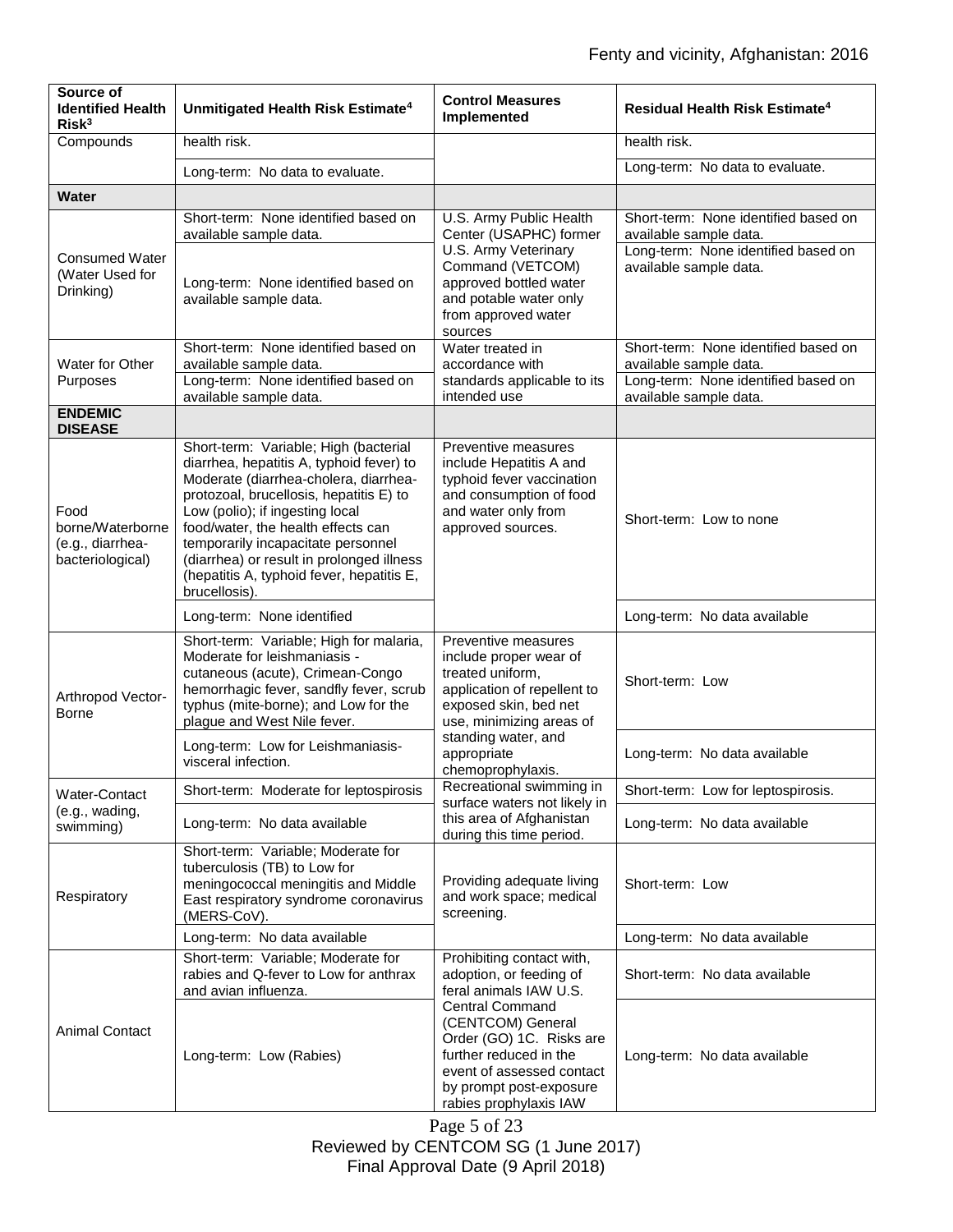| Source of<br><b>Identified Health</b><br>Risk <sup>3</sup> | Unmitigated Health Risk Estimate <sup>4</sup>                                                                                                                                                                                                                                                                                                                                                                                                                   | <b>Control Measures</b><br>Implemented                                                                                                                                                                                                                                             | Residual Health Risk Estimate <sup>4</sup>                                                                                                                                                                                                                                                                                                                                                                                                                      |
|------------------------------------------------------------|-----------------------------------------------------------------------------------------------------------------------------------------------------------------------------------------------------------------------------------------------------------------------------------------------------------------------------------------------------------------------------------------------------------------------------------------------------------------|------------------------------------------------------------------------------------------------------------------------------------------------------------------------------------------------------------------------------------------------------------------------------------|-----------------------------------------------------------------------------------------------------------------------------------------------------------------------------------------------------------------------------------------------------------------------------------------------------------------------------------------------------------------------------------------------------------------------------------------------------------------|
|                                                            |                                                                                                                                                                                                                                                                                                                                                                                                                                                                 | The Center for Disease<br>Control's (CDC) Advisory<br>Committee on<br><b>Immunization Practices</b><br>guidance.                                                                                                                                                                   |                                                                                                                                                                                                                                                                                                                                                                                                                                                                 |
| Soil-transmitted<br>helminths                              | Short-term: Moderate for soil<br>transmitted helminthes (hookworm,<br>strongyloidiasis, cutaneous larva<br>migrans).                                                                                                                                                                                                                                                                                                                                            | Risk was reduced to Low<br>by limiting exposure to soil<br>contaminated with human<br>or animal feces (including<br>sleeping on bare ground<br>and walking barefoot).                                                                                                              | Short-term: Low                                                                                                                                                                                                                                                                                                                                                                                                                                                 |
| <b>VENOMOUS</b><br><b>ANIMAL/</b>                          | Long-term: No data available                                                                                                                                                                                                                                                                                                                                                                                                                                    |                                                                                                                                                                                                                                                                                    | Long-term: No data available                                                                                                                                                                                                                                                                                                                                                                                                                                    |
| <b>INSECTS</b>                                             |                                                                                                                                                                                                                                                                                                                                                                                                                                                                 |                                                                                                                                                                                                                                                                                    |                                                                                                                                                                                                                                                                                                                                                                                                                                                                 |
| Snakes,<br>scorpions, and<br>spiders                       | Short-term: Low; If encountered,<br>effects of venom vary with species<br>from mild localized swelling (e.g.,<br>widow spider) to potentially lethal<br>effects (e.g. Haly's Pit Viper).                                                                                                                                                                                                                                                                        | Risk reduced by avoiding<br>contact, proper wear of<br>uniform (especially<br>footwear), and proper and<br>timely treatment.                                                                                                                                                       | Short-term: Low; If encountered,<br>effects of venom vary with species<br>from mild localized swelling (e.g.,<br>widow spider) to potentially lethal<br>effects (e.g. Haly's Pit Viper).                                                                                                                                                                                                                                                                        |
|                                                            | Long-term: No data available                                                                                                                                                                                                                                                                                                                                                                                                                                    |                                                                                                                                                                                                                                                                                    | Long-term: No data available                                                                                                                                                                                                                                                                                                                                                                                                                                    |
| <b>HEAT/COLD</b><br><b>STRESS</b>                          |                                                                                                                                                                                                                                                                                                                                                                                                                                                                 |                                                                                                                                                                                                                                                                                    |                                                                                                                                                                                                                                                                                                                                                                                                                                                                 |
| Heat                                                       | Short-term: Variable; Risk of heat<br>injury is Extremely High from May to<br>September, High for April and October,<br>and Low for all other months.                                                                                                                                                                                                                                                                                                           | Work-rest cycles, proper<br>hydration and nutrition,<br>and Wet Bulb Globe<br>Temperature (WBGT)<br>monitoring.                                                                                                                                                                    | Short-term: Variable; Risk of heat<br>injury in unacclimatized or susceptible<br>personnel is Moderate for May -<br>September and Low for all other<br>months.                                                                                                                                                                                                                                                                                                  |
|                                                            | Long-term: Low; however, the risk<br>may be greater to certain susceptible<br>persons-those older (i.e., greater than<br>45 years), in lesser physical shape, or<br>with underlying medical/health<br>conditions.                                                                                                                                                                                                                                               |                                                                                                                                                                                                                                                                                    | Long-term: Low; however, the risk<br>may be greater to certain susceptible<br>persons-those older (i.e., greater than<br>45 years), in lesser physical shape, or<br>with underlying medical/health<br>conditions.                                                                                                                                                                                                                                               |
|                                                            | Short-term: Low risk of cold<br>stress/injury.                                                                                                                                                                                                                                                                                                                                                                                                                  | Risks from cold stress<br>reduced with protective<br>measures such as use of<br>the buddy system, limiting<br>exposure during cold<br>weather, proper hydration<br>and nutrition, and proper<br>wear of issued protective<br>clothing.                                             | Short-term: Low risk of cold<br>stress/injury.                                                                                                                                                                                                                                                                                                                                                                                                                  |
| Cold                                                       | Long-term: Low; Long-term health<br>implications from cold injuries are rare<br>but can occur, especially from more<br>serious injuries such as frost bite.                                                                                                                                                                                                                                                                                                     |                                                                                                                                                                                                                                                                                    | Long-term: Low; Long-term health<br>implications from cold injuries are rare<br>but can occur, especially from more<br>serious injuries such as frost bite.                                                                                                                                                                                                                                                                                                     |
| <b>Unique</b><br>Incidents/<br><b>Concerns</b>             |                                                                                                                                                                                                                                                                                                                                                                                                                                                                 |                                                                                                                                                                                                                                                                                    |                                                                                                                                                                                                                                                                                                                                                                                                                                                                 |
|                                                            | Short-term: Medical and solid waste                                                                                                                                                                                                                                                                                                                                                                                                                             | Risks reduced by limiting                                                                                                                                                                                                                                                          | Short-term: Medical and solid waste                                                                                                                                                                                                                                                                                                                                                                                                                             |
| <b>Burn Pits</b>                                           | incinerators were located on Fenty.<br>Burn pits might also have existed<br>elsewhere (e.g., burn pits used by the<br>local population). Thus, burn pits, burn<br>barrels, and/or incinerators existed on<br>FOB Fenty and vicinity; however, there<br>is no specific sampling data.<br>Consequently, the PM <sub>10</sub> and the PM <sub>2.5</sub><br>overall short-term health risks<br>specifically for burn pits were not<br>evaluated - see Section 10.7. | strenuous physical<br>activities when air quality<br>was especially poor, and<br>actions such as closing<br>tent flaps, windows, and<br>doors. Other control<br>measures included<br>locating burn pits<br>downwind of camps,<br>increased distance from<br>troop populations, and | incinerators were located on Fenty.<br>Burn pits might also have existed<br>elsewhere (e.g., burn pits used by the<br>local population). Thus, burn pits, burn<br>barrels, and/or incinerators existed on<br>FOB Fenty and vicinity; however, there<br>is no specific sampling data.<br>Consequently, the PM <sub>10</sub> and the PM <sub>2.5</sub><br>overall short-term health risks<br>specifically for burn pits were not<br>evaluated - see Section 10.7. |

Page 6 of 23 Reviewed by CENTCOM SG (1 June 2017) Final Approval Date (9 April 2018)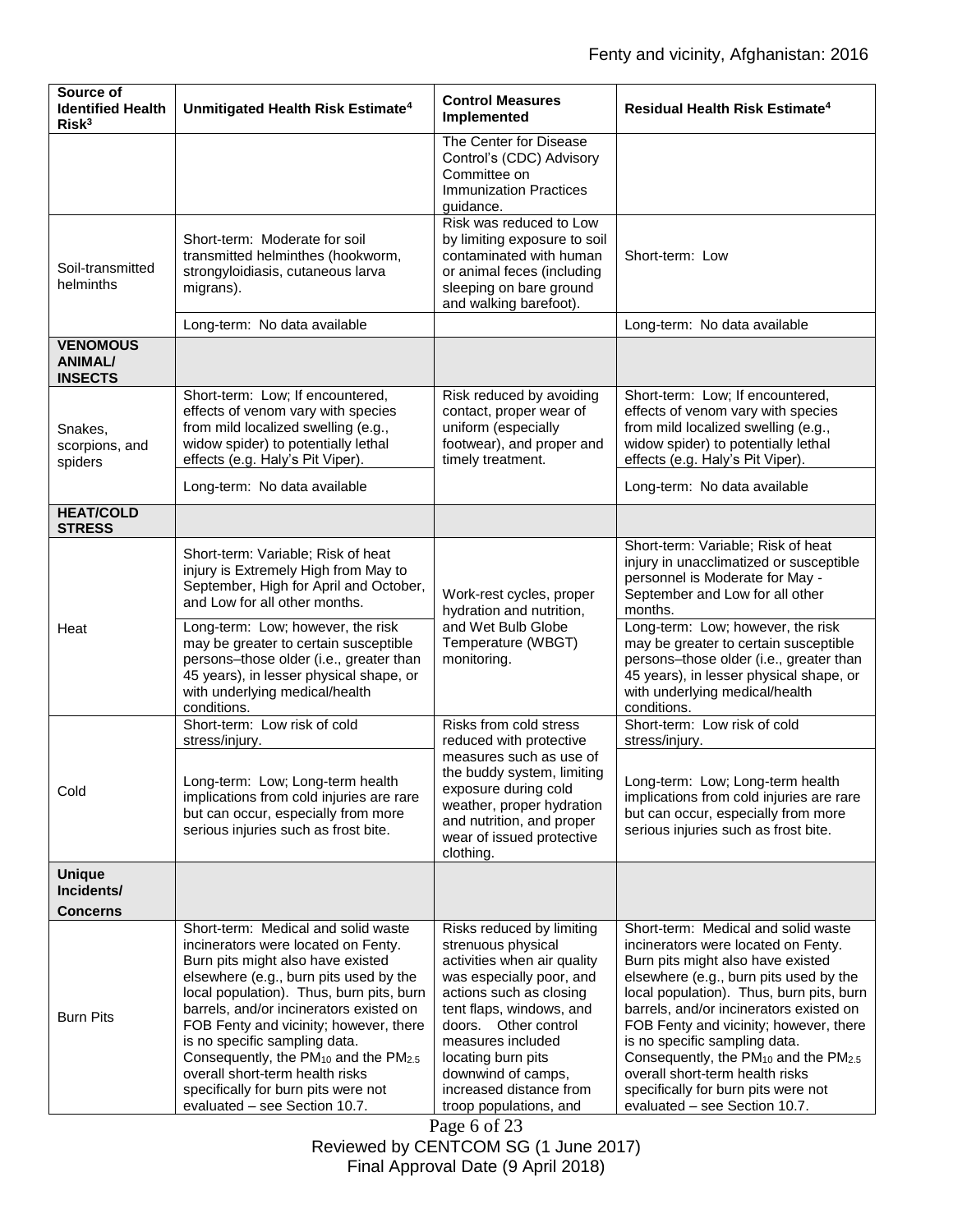| Source of<br><b>Identified Health</b><br>Risk <sup>3</sup> | Unmitigated Health Risk Estimate <sup>4</sup>                                                                                                                                                                                                                                                                                                                                                                                                                                                                                                                                                                                                                                                                                                                                                                                                                                                  | <b>Control Measures</b><br>Implemented                      | <b>Residual Health Risk Estimate<sup>4</sup></b>                                                                                                                                                                                                                                                                                                                                                                                                                                                                                                                                                                                                                                                                                                                                                                                                                                               |
|------------------------------------------------------------|------------------------------------------------------------------------------------------------------------------------------------------------------------------------------------------------------------------------------------------------------------------------------------------------------------------------------------------------------------------------------------------------------------------------------------------------------------------------------------------------------------------------------------------------------------------------------------------------------------------------------------------------------------------------------------------------------------------------------------------------------------------------------------------------------------------------------------------------------------------------------------------------|-------------------------------------------------------------|------------------------------------------------------------------------------------------------------------------------------------------------------------------------------------------------------------------------------------------------------------------------------------------------------------------------------------------------------------------------------------------------------------------------------------------------------------------------------------------------------------------------------------------------------------------------------------------------------------------------------------------------------------------------------------------------------------------------------------------------------------------------------------------------------------------------------------------------------------------------------------------------|
|                                                            | Because FOB Fenty and vicinity is<br>situated in a dusty semi-arid desert<br>environment, a majority of the time,<br>mild acute (short term) health effects<br>are anticipated; certain peak levels<br>may produce mild eye, nose, or throat<br>irritation in some personnel and pre-<br>existing health conditions (e.g.,<br>asthma, or cardiopulmonary diseases)<br>may be exacerbated.<br>Long-term: Medical and solid waste<br>incinerators were located on Fenty.<br>Burn pits might also have existed                                                                                                                                                                                                                                                                                                                                                                                    | improved waste<br>segregation and<br>management techniques. | Because FOB Fenty and vicinity is<br>situated in a dusty semi-arid desert<br>environment, a majority of the time,<br>mild acute (short term) health effects<br>are anticipated; certain peak levels<br>may produce mild eye, nose, or throat<br>irritation in some personnel and pre-<br>existing health conditions (e.g.,<br>asthma, or cardiopulmonary diseases)<br>may be exacerbated.<br>Long-term: Medical and solid waste<br>incinerators were located on Fenty.<br>Burn pits might also have existed                                                                                                                                                                                                                                                                                                                                                                                    |
|                                                            | elsewhere (e.g., burn pits used by the<br>local population). Thus, burn pits, burn<br>barrels, and/or incinerators existed on<br>FOB Fenty and vicinity; however, there<br>is no specific sampling data.<br>Consequently, the PM <sub>10</sub> and the PM <sub>2.5</sub><br>overall long-term health risks<br>specifically for burn pits were not<br>evaluated - see Section 10.7.<br>Exposure to burn pit smoke is variable.<br>Exposure to high levels of PM <sub>10</sub> and<br>PM <sub>2.5</sub> in the smoke may be associated<br>with some otherwise healthy personnel<br>who were exposed for a long-term<br>period, possibly developing certain<br>health conditions (e.g., reduced lung<br>function, cardiopulmonary disease).<br>Personnel with a history of asthma or<br>cardiopulmonary disease could<br>potentially be more likely to develop<br>such chronic health conditions. |                                                             | elsewhere (e.g., burn pits used by the<br>local population). Thus, burn pits, burn<br>barrels, and/or incinerators existed on<br>FOB Fenty and vicinity; however, there<br>is no specific sampling data.<br>Consequently, the PM <sub>10</sub> and the PM <sub>2.5</sub><br>overall long-term health risks<br>specifically for burn pits were not<br>evaluated - see Section 10.7.<br>Exposure to burn pit smoke is variable.<br>Exposure to high levels of PM <sub>10</sub> and<br>PM <sub>2.5</sub> in the smoke may be associated<br>with some otherwise healthy personnel<br>who were exposed for a long-term<br>period, possibly developing certain<br>health conditions (e.g., reduced lung<br>function, cardiopulmonary disease).<br>Personnel with a history of asthma or<br>cardiopulmonary disease could<br>potentially be more likely to develop<br>such chronic health conditions. |

<sup>1</sup>This Summary Table provides a qualitative estimate of population-based short- and long-term health risks associated with the occupational environment conditions at Fenty and vicinity that includes Jalalabad Airfield JAF and Zone 1 Headquarters. It does not represent an individual exposure profile. Actual individual exposures and health effects depend on many variables. For example, while a chemical may have been present in the environment, if a person did not inhale, ingest, or contact a specific dose of the chemical for adequate duration and frequency, then there may have been no health risk. Alternatively, a person at a specific location may have experienced a unique exposure which could result in a significant individual exposure. Any such person seeking medical care should have their specific exposure documented in an SF600.

 $2$  This assessment is based on specific environmental sampling data and reports obtained from 1 January 2016 through 31 December 2016. Sampling locations are assumed to be representative of exposure points for the camp population but may not reflect all the fluctuations in environmental quality or capture unique exposure incidents.

 $3$ This Summary Table is organized by major categories of identified sources of health risk. It only lists those sub-categories specifically identified and addressed at Fenty and vicinity. The health risks are presented as Low, Moderate, High, or Extremely High for both acute and chronic health effects. The health risk level is based on an assessment of both the potential severity of the health effects that could be caused and probability of the exposure that would produce such health effects. Details can be obtained from the Army Public Health Center (APHC). Where applicable, "None Identified" is used when a potential exposure is identified and no health risks of either a specific acute or chronic health effects are determined. More detailed descriptions of OEH exposures that are evaluated but determined to pose no health risk are discussed in the following sections of this report.

4Health risks in this Summary Table are based on quantitative surveillance thresholds (e.g., endemic disease rates; host/vector/pathogen surveillance) or screening levels, e.g., Military Exposure Guidelines (MEGs) for chemicals*.* Some previous assessment reports may provide slightly inconsistent health risk estimates because quantitative criteria such as MEGs may have changed since the samples were originally evaluated and/or because this assessment makes use of all historic site data, while previous reports may have only been based on a select few samples.

> Page 7 of 23 Reviewed by CENTCOM SG (1 June 2017) Final Approval Date (9 April 2018)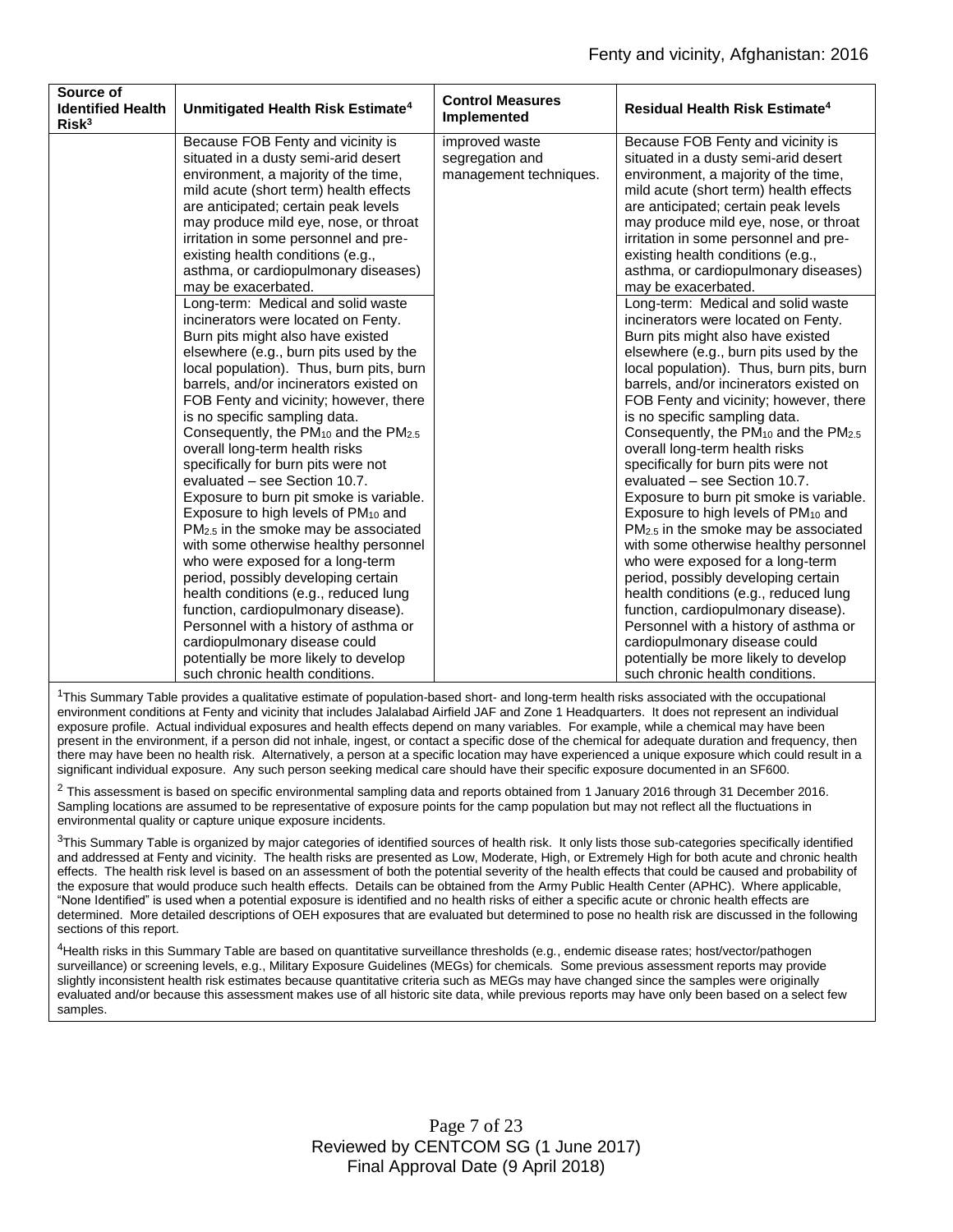## **1 Discussion of Health Risks at Fenty, Afghanistan by Source**

The following sections provide additional information about the OEH conditions summarized above. All risk assessments were performed using the methodology described in the U.S. Army Public Health Center (USAPHC) Technical Guide 230, *Environmental Health Risk Assessment and Chemical Exposure Guidelines for Deployed Military Personnel* (Reference 4). All OEH risk estimates represent residual risk after accounting for preventive controls in place. Occupational exposures and exposures to endemic diseases are greatly reduced by preventive measures. For environmental exposures related to airborne dust, there are limited preventive measures available, which have little efficacy in reducing exposure to ambient conditions.

The ProUCL version 5.0 software package was used for statistical analyses (Reference 5). Means are followed by standard deviation (SD). Risk characterization was based on the 95 percent upper confidence level of the arithmetic mean (95% UCL) or the arithmetic mean depending on the quality and quantity of the data being evaluated. The sample mean is an uncertain estimate of the true mean of the population exposure point concentration (PEPC). The 95% UCL reduces the uncertainty inherent in the sample mean and states with a higher level of confidence that the mean PEPC is no greater than the 95% UCL.

# **2 Air**

## 2.1 Site-Specific Sources Identified

Fenty is situated in a dusty, semi-arid desert environment. Inhalational exposure to high levels of dust and particulate matter, such as during high winds or dust storms, may result in mild to more serious short-term health effects (e.g., eye, nose, or throat and lung irritation) in some personnel. Additionally, certain subgroups of the deployed forces (e.g., those with pre-existing asthma/cardio pulmonary conditions) are at greatest risk of developing notable health effects.

## 2.2 Particulate matter

Particulate matter (PM) is a complex mixture of extremely small particles suspended in the air. The PM includes solid particles and liquid droplets emitted directly into the air by sources such as: power plants, motor vehicles, aircraft, generators, construction activities, fires, and natural windblown dust. The PM can include sand, soil, metals, volatile organic compounds (VOC), allergens, and other compounds such as nitrates or sulfates that are formed by condensation or transformation of combustion exhaust. The PM composition and particle size vary considerably depending on the source. Generally, PM of health concern is divided into two fractions: PM<sub>10</sub>, which includes coarse particles with a diameter of 10 micrometers or less, and fine particles less than 2.5 micrometers ( $PM_{2.5}$ ), which can reach the deepest regions of the lungs when inhaled. Exposure to excessive PM is linked to a variety of potential health effects.

## 2.3 Particulate matter, less than 10 micrometers ( $PM_{10}$ )

## 2.3.1 Exposure Guidelines:

Short Term (24-hour) PM<sub>10</sub> MEG (micrograms per cubic meter, μg/m<sup>3</sup>):

Long-term  $PM_{10}$  MEG ( $\mu$ g/m<sup>3</sup>):

- 
- Negligible MEG = 250 **a** Not defined and not available.
- 
- Marginal MEG  $=$  420
- Critical MEG = 600

Page 8 of 23 Reviewed by CENTCOM SG (1 June 2017) Final Approval Date (9 April 2018)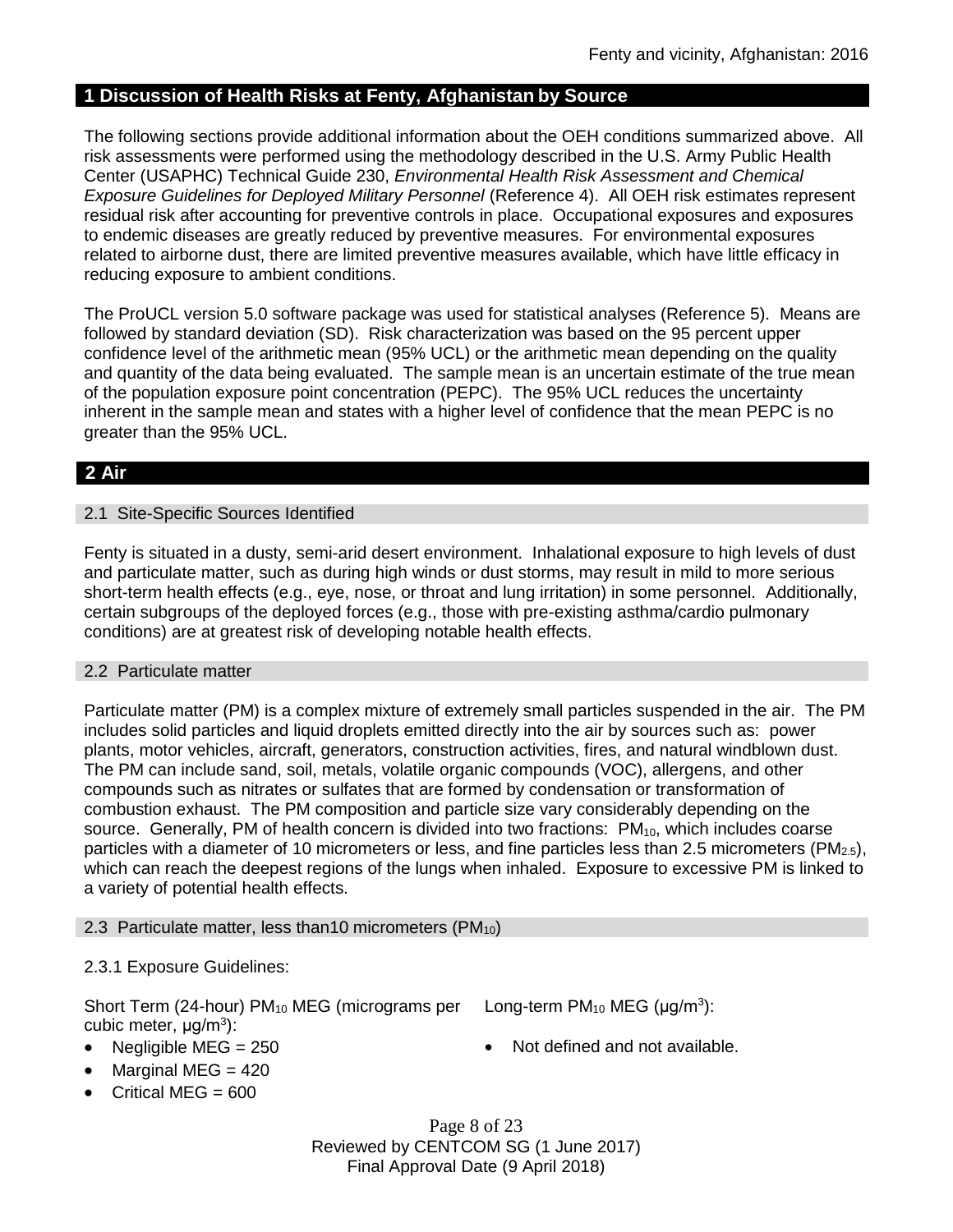2.3.2 Sample data/Notes:

No PM<sub>10</sub> samples were taken at FOB Fenty and vicinity in 2016.

2.3.3 Short-term health risks:

**Not evaluated.** No samples taken.

2.3.4 Long-term health risk:

**Not Evaluated-no available health guidelines**. The U.S. Environmental Protection Agency (EPA) has retracted its long-term standard (National Ambient Air Quality Standards, NAAQS) for  $PM_{10}$  due to an inability to clearly link chronic health effects with chronic  $PM_{10}$  exposure levels.

2.4 Particulate Matter, less than 2.5 micrometers (PM $_{2.5}$ )

2.4.1 Exposure Guidelines:

Short Term (24-hour)  $PM<sub>2.5</sub> MEG (µg/m<sup>3</sup>):$ 

- Negligible MEG = 65 Negligible MEG = 15
- Marginal MEG =  $250$   $\bullet$  Marginal MEG =  $65$
- Critical MEG = 500

 $\sum$  Long-term (1year) PM<sub>2.5</sub> MEGs ( $\mu$ g/m<sup>3</sup>):

- 
- 

2.4.2 Sample data/Notes:

FOB Fenty: A total of one valid  $PM_{2.5}$  air sample was collected on 19 July 2016, with a concentration of 62 μg/m $^3$ .

2.4.3 Short-term health risks:

**None identified based on the available sampling data.** The sample concentration did not exceed the 24-hour Negligible MEG.

2.4.4 Long-term health risks:

While the sample concentration was above the 1 year negligible MEG, no further evaluation could be done because only one sample was taken this year.

2.5 Airborne Metals

2.5.1 Exposure Guidelines:

2.5.2 Sample data/Notes:

A total of one valid PM2.5 airborne metal sample was collected at FOB Fenty on 19 July 2016.

2.5.3 Short and long-term health risks:

**None identified based on the available sampling data.** No metals were detected in the sample.

Page 9 of 23 Reviewed by CENTCOM SG (1 June 2017) Final Approval Date (9 April 2018)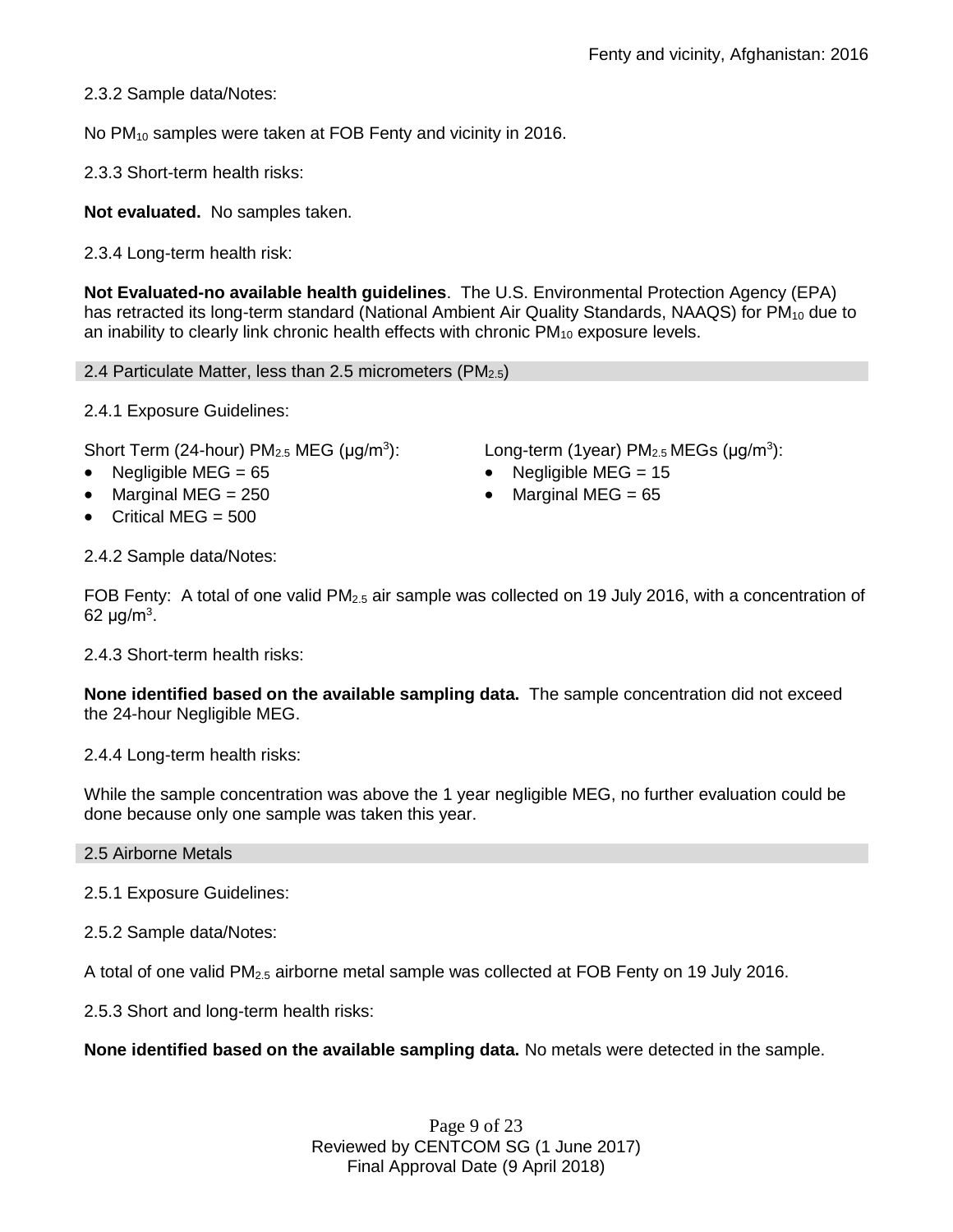2.6 Volatile Organic Compounds (VOC)

2.6.1 Sample data/Notes:

No VOC samples were taken at FOB Fenty and vicinity in 2016.

2.6.2 Short and long-term health risks:

**Not evaluated.** No samples taken.

## **3 Soil**

3.1 Site-Specific Sources Identified

3.2 Sample data/Notes:

No soil samples were taken at FOB Fenty and vicinity in 2016.

3.3 Short-term health risk:

**Not an identified source of health risk**. Currently, sampling data for soil are not evaluated for short term (acute) health risks**.**

3.4 Long-term health risk:

**Not evaluated.** No samples taken.

## **4 Water**

In order to assess the health risk to U.S. personnel from exposure to water in theater, the APHC identified the most probable exposure pathways. These are based on the administrative information provided on the field data sheets submitted with the samples taken over the time period being evaluated. Based on the information provided from the field, all samples for untreated water were associated with source water for treatment, and no exposure pathways were associated with those samples. Therefore, untreated samples are not assessed as potential health hazards. It is assumed that 100% of all U.S. personnel at FOB Fenty and vicinity will be directly exposed to reverse osmosis water purification unit (ROWPU) treated, disinfected fresh bulk water and bottled water. Field data sheets indicate that bottled water is the only approved source of drinking water.

#### 4.1 Drinking Water: Bottled or Packaged Water

#### 4.1.1 Site-Specific Sources Identified

4.1.2 Sample data/Notes:

To assess the potential for adverse health effects to troops, the following assumptions were made about dose and duration: A conservative (protective) assumption was that personnel routinely ingested 5 L/day of bottled water for up to 365 days (1-year). It was further assumed that control measures were not used.

A total of two valid bottled water samples were collected on 20 July 2016.

Page 10 of 23 Reviewed by CENTCOM SG (1 June 2017) Final Approval Date (9 April 2018)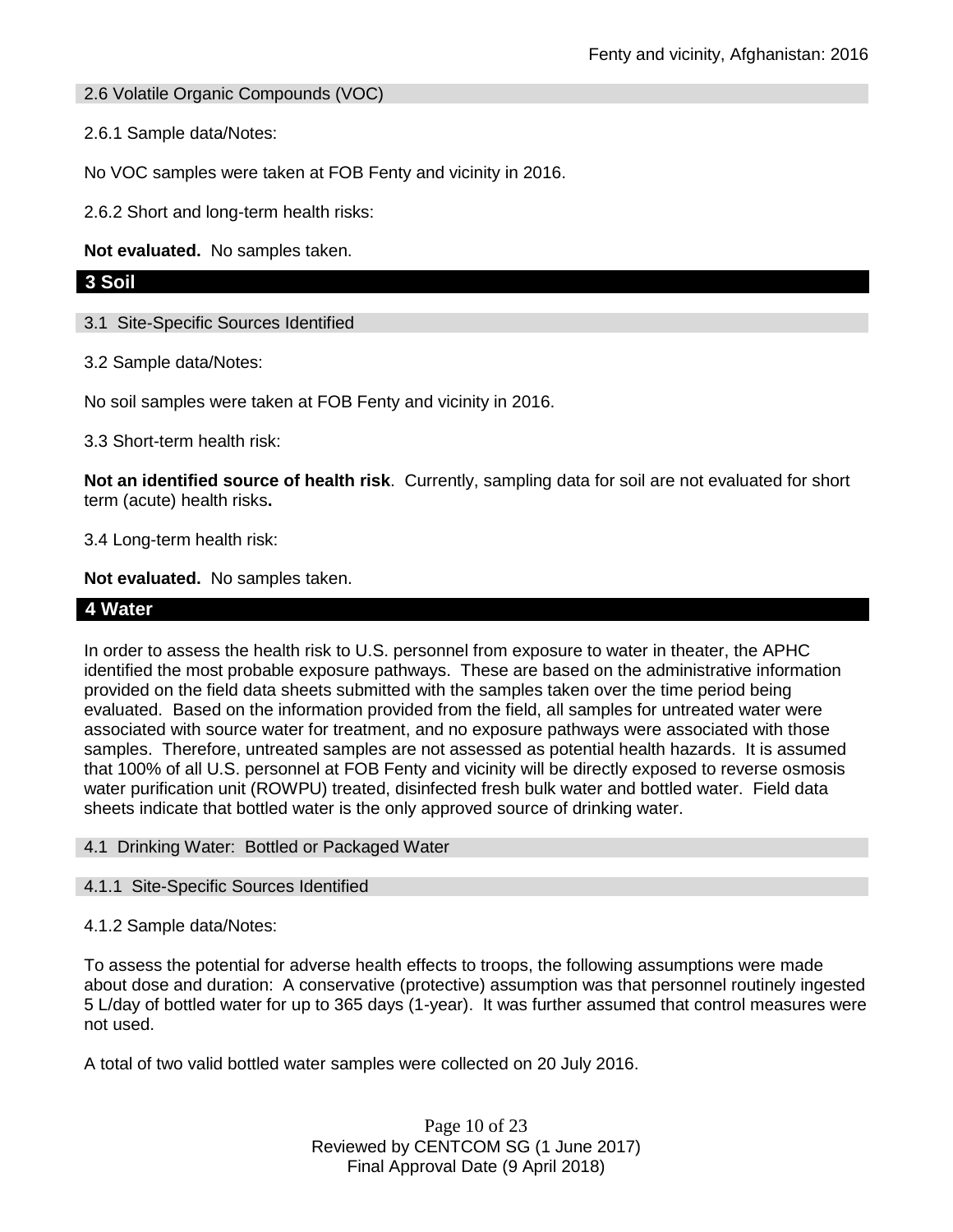4.1.3 Short-term and long-term health risk:

**None identified based on available sample data.** All collected samples were below the short and long-term Negligible MEGs.

4.2 Non-Drinking Water: Disinfected

#### 4.2.1 Site-Specific Sources Identified

Although the primary route of exposure for most microorganisms is ingestion of contaminated water, dermal exposure to some microorganisms, chemicals, and biologicals may also cause adverse health effects. Complete exposure pathways would include drinking, brushing teeth, personal hygiene, cooking, providing medical and dental care using a contaminated water supply, or during dermal contact at vehicle or aircraft wash racks.

#### 4.2.2 Sample data/Notes:

To assess the potential for adverse health effects to troops, the following assumptions were made about dose and duration: All U.S. personnel at this location were expected to remain at this site for approximately 1 year. A conservative (protective) assumption is that personnel routinely consumed less than 5L/day of non-drinking water for up to 365 days (1-year). It is further assumed that control measures and/or personal protective equipment were not used. A total of five disinfected bulk water (Non-Drinking) samples from 2016 were evaluated for this health risk assessment. No chemicals were detected at levels above the short or long-term MEGs.

4.2.3 Short and long-term health risks:

**None identified based on available sample data.** All collected samples were below the short and long-term Negligible MEGs.

## **5 Military Unique**

5.1 Chemical Biological, Radiological Nuclear (CBRN) Weapons

No specific hazard sources were documented in the Defense Occupational and Environmental Health Readiness System (DOEHRS) or the Military Exposure Surveillance Library (MESL) from 1 January 2016 to 31 December 2016 (References 1 and 6).

#### 5.2 Depleted Uranium (DU)

No specific hazard sources were documented in the DOEHRS or MESL from 1 January 2016 to 31 December 2016 (References 1 and 6).

#### 5.3 Ionizing Radiation

No specific hazard sources were documented in the DOEHRS or MESL from 1 January 2016 to 31 December 2016 (References 1 and 6).

#### 5.4 Non-Ionizing Radiation

No specific hazard sources were documented in the DOEHRS or MESL from 1 January 2016 to 31 December 2016 (References 1 and 6).

> Page 11 of 23 Reviewed by CENTCOM SG (1 June 2017) Final Approval Date (9 April 2018)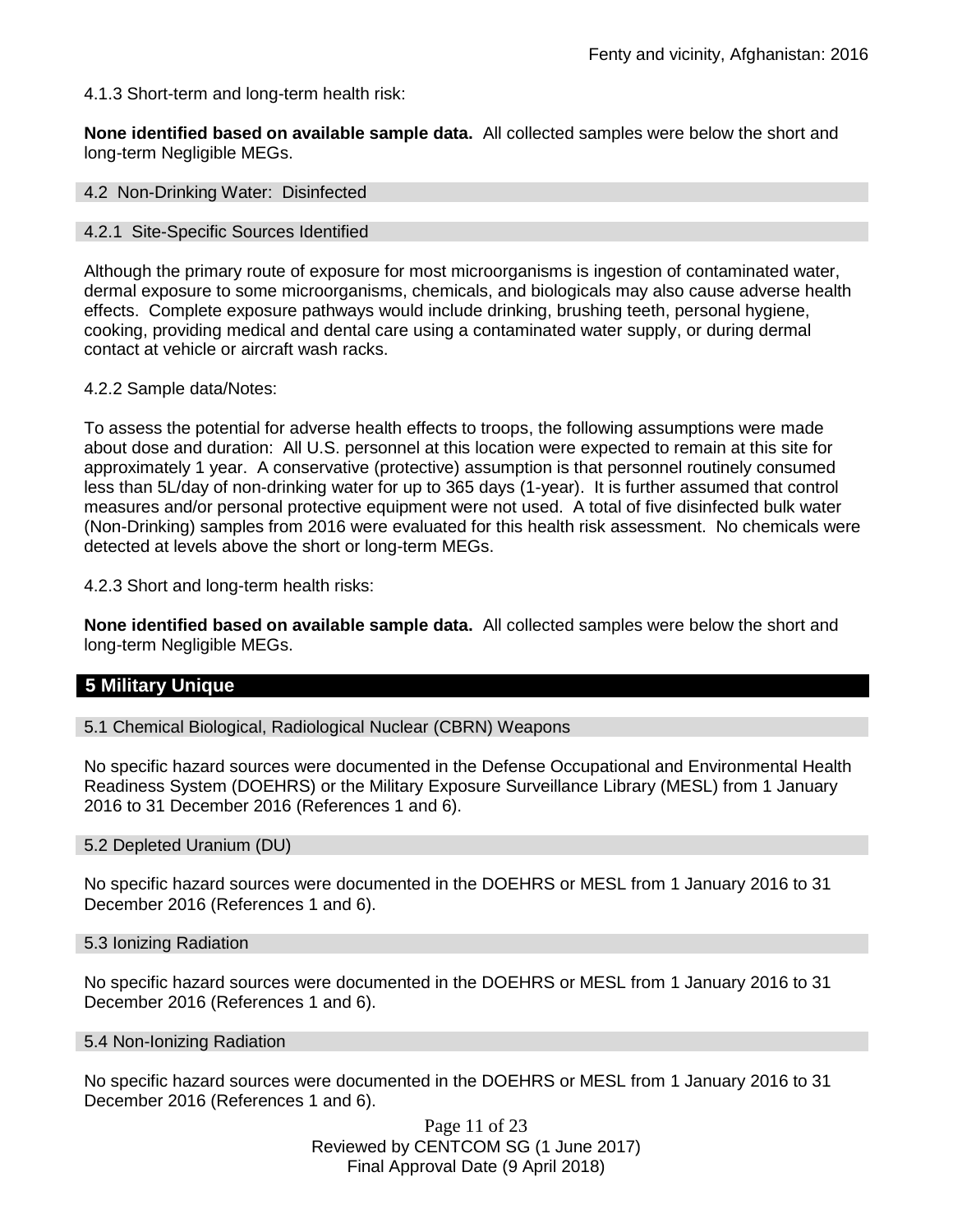## **6 Endemic Diseases**

This document lists the endemic diseases reported in the region, its specific health risks and severity and general health information about the diseases. CENTCOM Modification (MOD) 12 (Reference 7) lists deployment requirements, to include immunizations and chemoprophylaxis, in effect during the timeframe of this POEMS.

#### 6.1 Foodborne and Waterborne Diseases

Foodborne and waterborne diseases in the area are transmitted through the consumption of local food and water. Local unapproved food and water sources (including ice) are heavily contaminated with pathogenic bacteria, parasites, and viruses, to which most U.S. Service Members have little or no natural immunity. Effective disease surveillance has been improved to cover the majority of the country since 2009. There is still underreporting of specific disease incidence. Diarrheal diseases are expected to temporarily incapacitate a very high percentage of U.S. personnel within days if local food, water, or ice is consumed. Hepatitis A and typhoid fever infections typically cause prolonged illness in a smaller percentage of unvaccinated personnel. Vaccinations are required for DoD personnel and contractors. In addition, although not specifically assessed in this document, significant outbreaks of viral gastroenteritis (e.g., norovirus) and food poisoning (e.g., *Bacillus cereus*, *Clostridium perfringens*, *Staphylococcus*) may occur.

Mitigation strategies were in place and included consuming food and water from approved sources, vaccinations (when available), frequent hand washing, and general sanitation practices.

Key disease risks are summarized below:

6.1.1 Diarrheal diseases (bacteriological)

**High, mitigated to Low**: Diarrheal diseases are expected to temporarily incapacitate a very high percentage of personnel (potentially over 50% per month) within days if local food, water, or ice is consumed. Field conditions (including lack of hand washing and primitive sanitation) may facilitate person-to-person spread and epidemics. Typically mild disease treated in outpatient setting; recovery and return to duty in less than 72 hours with appropriate therapy. A small proportion of infections may require greater than 72 hours limited duty, or hospitalization.

6.1.2 Hepatitis A, typhoid/paratyphoid fever, and diarrhea-protozoal

**High, mitigated to Low**: Unmitigated health risk to U.S. personnel is High year round for hepatitis A and typhoid/paratyphoid fever, and Moderate for diarrhea-protozoal. Mitigation was in place to reduce the risks to low. Hepatitis A, typhoid/paratyphoid fever, and diarrhea-protozoal disease may cause prolonged illness in a small percentage of personnel (less than 1% per month). Although much rarer, other potential diseases in this area that are also considered a Moderate risk include: hepatitis E, diarrhea-cholera, and brucellosis.

#### 6.1.3 Polio

**Low**: Potential health risk to U.S. personnel is Low. Despite a concerted global eradication campaign, poliovirus continues to affect children and adults in Afghanistan. Polio is a highly infectious disease that invades the nervous system. The virus is transmitted person-to-person, typically by hands, food or water contaminated with fecal matter, or through direct contact with the infected person's saliva. An infected person may spread the virus to others immediately before and up to 1 to 2 weeks after symptoms appear. The virus can live in an infected person's feces for many weeks. About 90% of people infected have no symptoms, and about 1% have a very severe reaction leading to muscle

> Page 12 of 23 Reviewed by CENTCOM SG (1 June 2017) Final Approval Date (9 April 2018)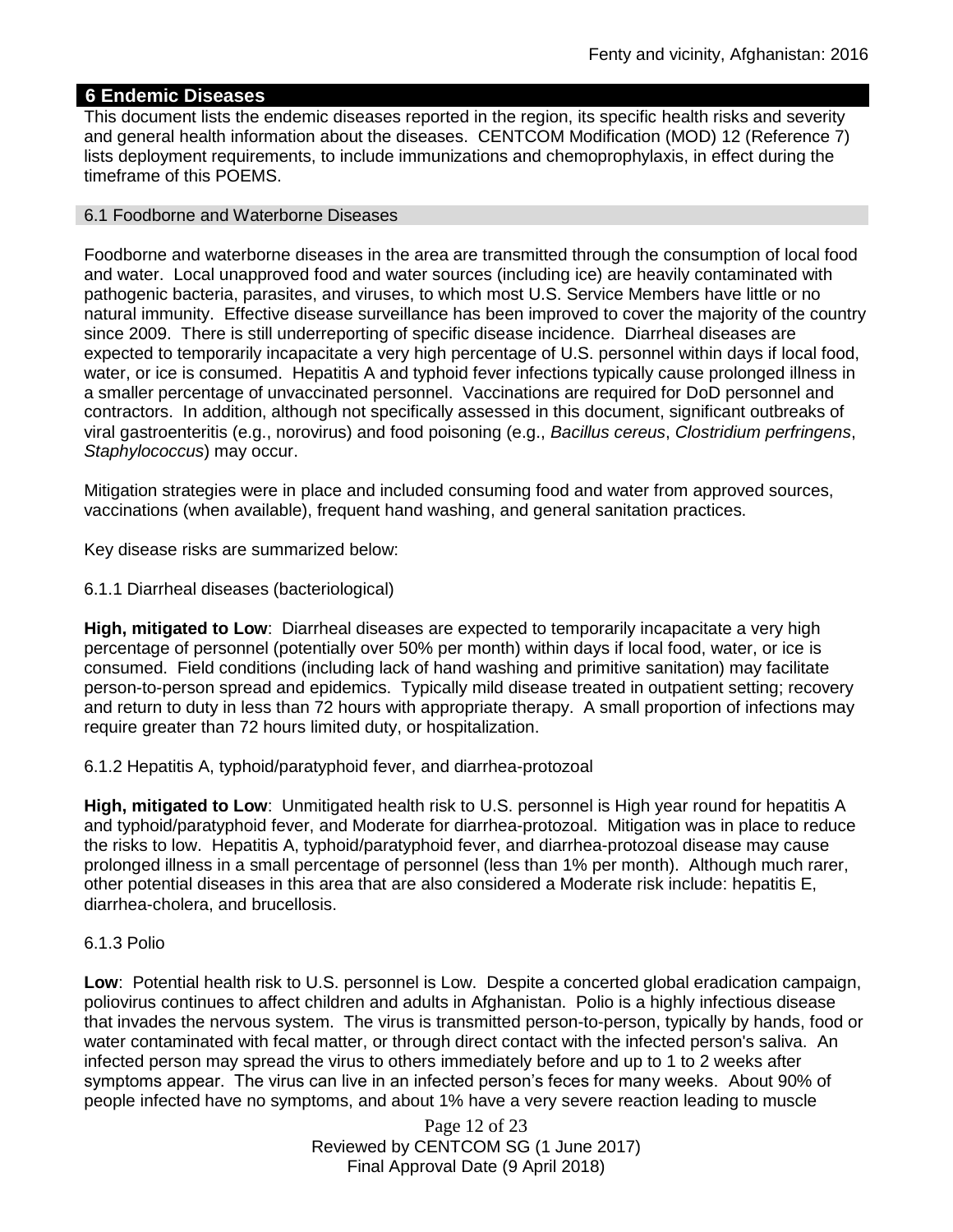weakness, difficulty breathing, paralysis, and sometimes death. People who do not have symptoms can still pass the virus to others and make them sick.

#### 6.1.4 Short-term Health Risks:

**Low**: The overall unmitigated short-term risk associated with foodborne and waterborne diseases are considered High (bacterial diarrhea, hepatitis A, typhoid/paratyphoid fever) to Moderate (diarrheacholera, diarrhea-protozoal, brucellosis, hepatitis E) to Low (polio) if local food or water is consumed. Preventive Medicine measures reduced the risk to Low. Confidence in the health risk estimate is high.

#### 6.1.5 Long-term Health Risks:

## **None identified based on available data.**

#### 6.2 Arthropod Vector-Borne Diseases

During the warmer months, the climate and ecological habitat support populations of arthropod vectors, including mosquitoes, ticks, mites, and sandflies. Significant disease transmission is sustained countrywide, including urban areas. Malaria, the major vector-borne health risk in Afghanistan, is capable of debilitating a high percentage of personnel for a week or more. Mitigation strategies were in place and included proper wear of treated uniforms, application of repellent to exposed skin, and use of bed nets and chemoprophylaxis (when applicable). Additional methods included the use of pesticides, reduction of pest/breeding habitats, and engineering controls.

#### 6.2.1 Malaria

**High, mitigated to Low:** Potential unmitigated risk to U.S. personnel is High during warmer months (typically April through November), but reduced to Low with mitigation measures. Malaria incidents are often associated with the presence of agriculture activity, including irrigation systems and standing water, which provide breeding habitats for vectors. A small number of cases may occur among personnel exposed to mosquito (*Anopheles spp*.) bites. Malaria incidents may cause debilitating febrile illness typically requiring 1 to 7 days of inpatient care, followed by return to duty. Severe cases may require intensive care or prolonged convalescence.

#### 6.2.2 Leishmaniasis

**Moderate, mitigated to Low**: The disease risk is Moderate during the warmer months when sandflies are most prevalent, but reduced to Low with mitigation measures. Leishmaniasis is transmitted by sandflies. A small number of cases (less than 1% per month) could occur among personnel exposed to sandfly bites in areas with infected people, rodents, dogs, or other reservoir animals. In groups of personnel exposed to heavily infected sandflies in focal areas, attack rates can be very high (over 50%). There are two forms of the disease, cutaneous (acute form) and visceral (a more latent form of the disease). The Leishmanisis parasites may survive for years in infected individuals and this infection may go unrecognized by physicians in the U.S. when infections become symptomatic years later. Cutaneous infection is unlikely to be debilitating, though lesions may be disfiguring. Visceral leishmaniasis can cause severe febrile illness, which typically requires hospitalization with convalescence over 7 days.

## 6.2.3 Crimean-Congo hemorrhagic fever

**High, mitigated to Low**: Unmitigated risk is High, but reduced to Low with mitigation measures. Crimean-Congo hemorrhagic fever occurs in a small number of cases (less than 1% per month) and is

> Page 13 of 23 Reviewed by CENTCOM SG (1 June 2017) Final Approval Date (9 April 2018)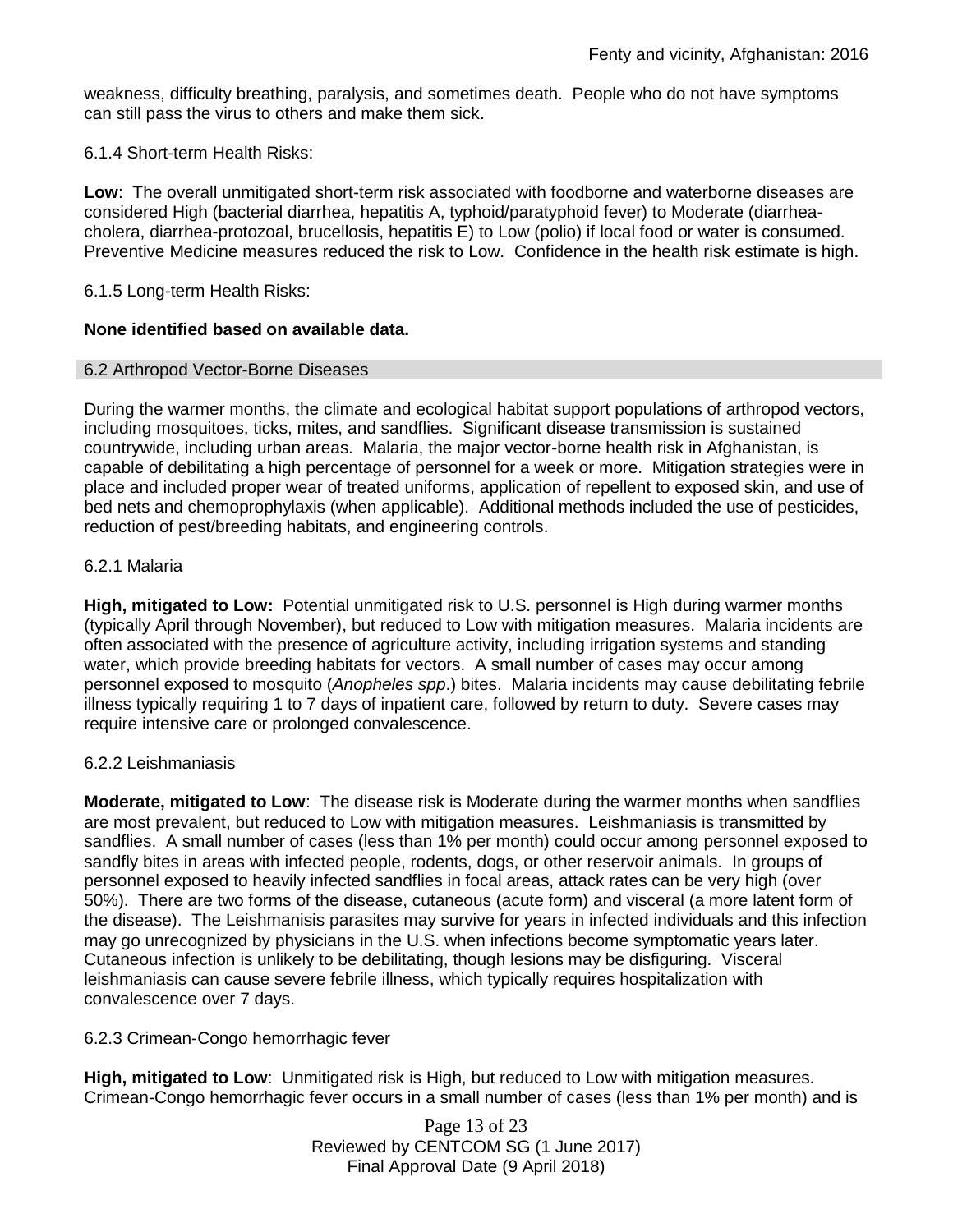transmitted by tick bites or occupational contact with blood or secretions from infected animals. The disease typically requires intensive care with fatality rates from 5% to 50%.

## 6.2.4 Sandfly fever

**Moderate, mitigated to Low**: Sandfly fever has a Moderate risk with potential disease rates from 1% to 10% per month; under worst case conditions disease rates can be as high as 50%. Mitigation measures reduced the risk to Low. The disease is transmitted by sandflies and occurs more commonly in children, though adults are still at risk. Sandfly fever typically resulted in debilitating febrile illness, requiring 1 to 7 days of supportive care followed by return to duty.

#### 6.2.5 Plague

**Low:** Potential health risk to U.S. personnel is Low year round. Bubonic plague typically occurred as sporadic cases among people who come in contact with wild rodents and their fleas during work, hunting, or camping activities. Outbreaks of human plague are rare and typically occur in crowded urban settings associated with large increases in infected commensal rats (*Rattus rattus*) and their flea populations. Some untreated cases of bubonic plague may develop into secondary pneumonic plague. Respiratory transmission of pneumonic plague is rare, but has the potential to cause significant outbreaks. Close contact is usually required for transmission. In situations where respiratory transmission of plague is suspected, weaponized agent must be considered. Extremely rare cases (less than 0.01% per month) could occur. Incidence could result in potentially severe illness, which may require more than 7 days of hospitalization and convalescence.

#### 6.2.6 Typhus-miteborne (scrub typhus**)**

**Moderate, mitigated to Low:** Potential health risk to U.S. personnel is Moderate during warmer months (typically March through November) when vector activity is highest. Mitigation measures reduced the risk to low. Mite-borne typhus is a significant cause of febrile illness in local populations with rural exposures in areas where the disease is endemic. Large outbreaks have occurred when non-indigenous personnel such as military forces enter areas with established local transmission. The disease is transmitted by the larval stage of trombiculid mites (chiggers), which are typically found in areas of grassy or scrubby vegetation, often in areas which have undergone clearing and regrowth. Habitats may include sandy beaches, mountain deserts, cultivated rice fields, and rain forests. Although data are insufficient to assess potential disease rates, attack rates can be very high (over 50%) in groups of personnel exposed to heavily infected "mite islands" in focal areas. The disease can cause debilitating febrile illness typically requiring 1 to 7 days of inpatient care, followed by return to duty.

#### 6.2.7 West Nile fever

**Low**: West Nile fever is present. The disease is maintained by the bird population and transmitted to humans via mosquito vector. Typically, infections in young, healthy adults were asymptomatic, although fever, headache, tiredness, body aches (occasionally with a skin rash on trunk of body), and swollen lymph glands can occur. This disease is associated with a Low risk estimate.

#### 6.2.9 Short -term health risks:

**Low:** The unmitigated health risk estimate is High for malaria and Crimean-Congo hemorrhagic fever (infection rate of less than 1% per month), Moderate for leishmaniasis-cutaneous (acute), sandfly fever, typhus-miteborne; and Low for, the plague and West Nile fever. Health risk is reduced to Low by proper

> Page 14 of 23 Reviewed by CENTCOM SG (1 June 2017) Final Approval Date (9 April 2018)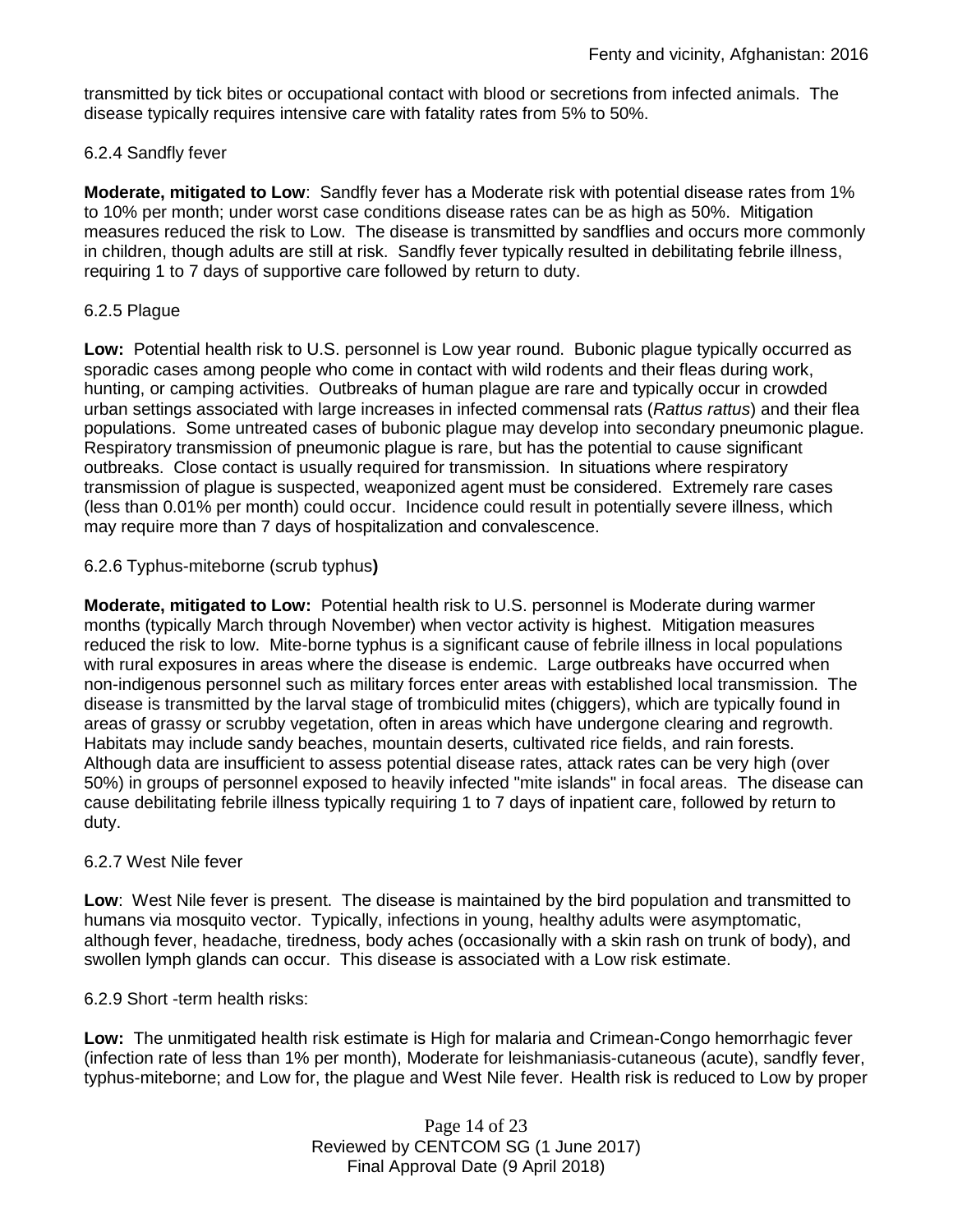wear of the uniform, application of repellent to exposed skin, and appropriate chemoprophylaxis. Confidence in health risk estimate was high.

#### 6.2.10 Long-term health risks:

**Low:** The unmitigated risk is Moderate for leishmaniasis-visceral (chronic). Risk is reduced to Low by proper wear of the uniform and application of repellent to exposed skin. Confidence in the risk estimate is high.

#### 6.3 Water Contact Diseases

Operations or activities that involve extensive water contact may result in personnel being temporarily debilitated with leptospirosis in some locations. Leptospirosis health risk typically increases during flooding. In addition, although not specifically assessed in this document, bodies of surface water are likely to be contaminated with human and animal waste. Activities such as wading or swimming may result in exposures to enteric diseases such as diarrhea and hepatitis via incidental ingestion of water. Prolonged water contact also may lead to the development of a variety of potentially debilitating skin conditions such as bacterial or fungal dermatitis. Mitigation strategies were in place and included avoiding water contact and recreational water activities, proper wear of uniform (especially footwear), and protective coverings for cuts/abraded skin.

#### 6.3.1 Leptospirosis

**Moderate, mitigated to Low**: Human infections occur seasonally (typically April through November) through exposure to water or soil contaminated by infected animals, and is associated with wading and swimming in contaminated, untreated open water. The occurrence of flooding after heavy rainfall facilitates the spread of the organism, because as water saturates the environment *Leptospira* present in the soil passes directly into surface waters. *Leptospira* can enter the body through cut or abraded skin, mucous membranes, and conjunctivae. Infection may also occur from ingestion of contaminated water. The acute, generalized illness associated with infection may mimic other tropical diseases (e.g. dengue fever, malaria, and typhus), and common symptoms include fever, chills, myalgia, nausea, diarrhea, cough, and conjunctival suffusion. Manifestations of severe disease can include jaundice, renal failure, hemorrhage, pneumonitis, and hemodynamic collapse. Recreational activities involving extensive water contact may result in personnel being temporarily debilitated with leptospirosis. Incidence could result in debilitating febrile illness typically requiring 1 to 7 days of inpatient care, followed by return to duty; some cases may require prolonged convalescence. This disease is associated with a Moderate health risk estimate.

#### 6.3.2 Short-term health risks:

**Low:** Unmitigated health risk of leptospirosis is Moderate during warmer months. Mitigation measures reduce the risk to Low. Confidence in the health risk estimate is high.

6.3.3 Long-term health risks:

#### **None identified based on available data.**

#### 6.4 Respiratory Diseases

Although not specifically assessed in this document, deployed U.S. forces may be exposed to a wide variety of common respiratory infections in the local population. These include influenza, pertussis, viral upper respiratory infections, viral and bacterial pneumonia, measles, and others. The U.S. military

> Page 15 of 23 Reviewed by CENTCOM SG (1 June 2017) Final Approval Date (9 April 2018)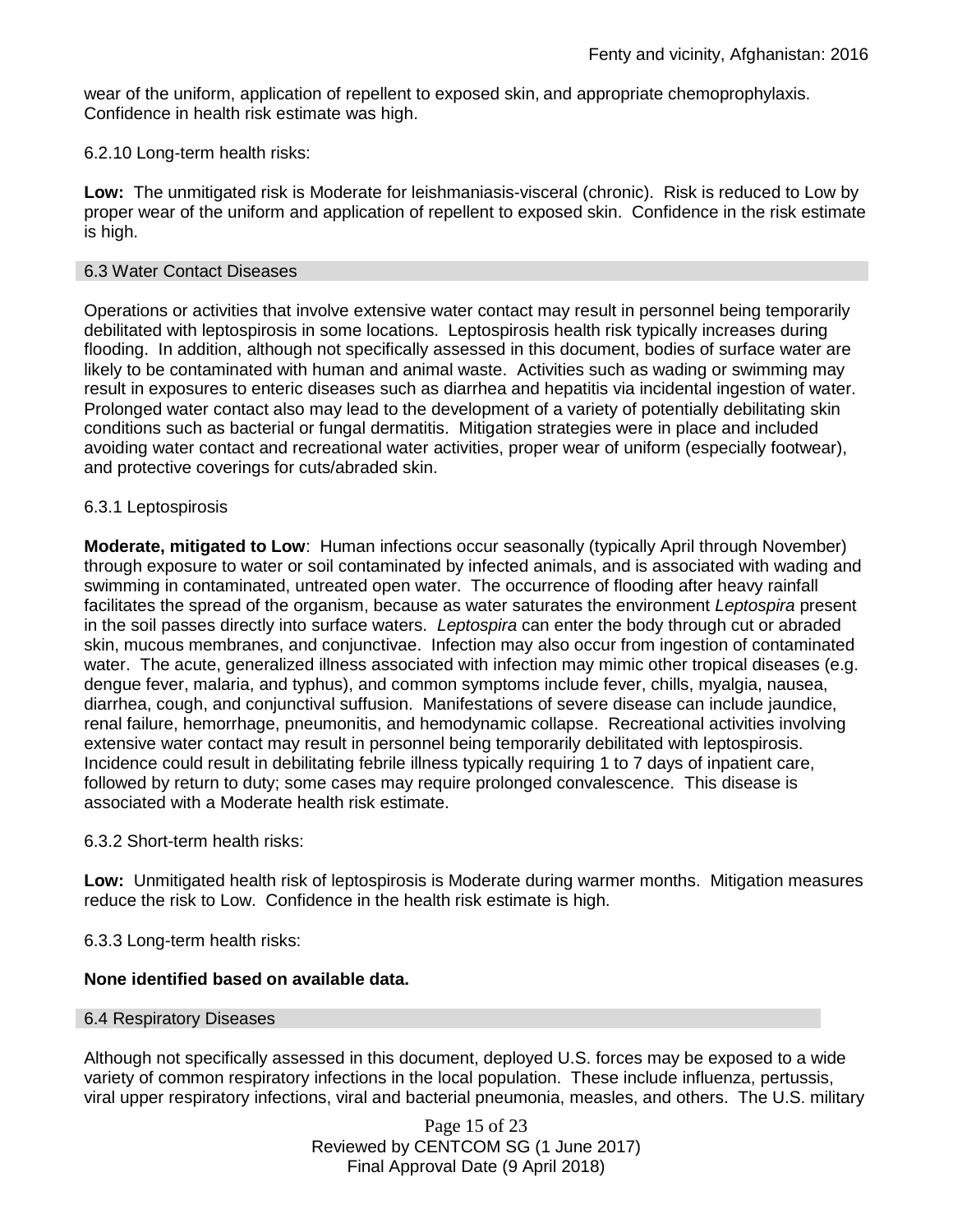populations living in close-quarter conditions are at risk for substantial person-to-person spread of respiratory pathogens. Influenza is of particular concern because of its ability to debilitate large numbers of unvaccinated personnel for several days. Mitigation strategies were in place and included routine medical screenings, vaccination, enforcing minimum space allocation in housing units, implementing head-to-toe sleeping in crowded housing units, and implementation of proper personal protective equipment (PPE), when necessary, for healthcare providers and detention facility personnel.

## 6.4.1 Tuberculosis (TB)

**Moderate, mitigated to Low:** Potential health risk to U.S. personnel is Moderate, mitigated to Low, year round. Transmission typically requires close and prolonged contact with an active case of pulmonary or laryngeal TB, although it can also occur with more incidental contact. Individuals with prolonged indoor exposure to the local population are at increased risk for latent TB infection.

## 6.4.2 Meningococcal meningitis

**Low:** Meningococcal meningitis poses a Low risk and is transmitted from person to person through droplets of respiratory or throat secretions. Close and prolonged contact facilitates the spread of this disease. Meningococcal meningitis is potentially a very severe disease typically requiring intensive care; fatalities may occur in 5-15% of cases.

#### 6.4.3 Middle East respiratory syndrome coronavirus (MERS-CoV)

**Low**: Although no cases have been reported in Afghanistan, Middle East respiratory syndrome coronavirus (MERS-CoV) is known to occur within the region. Most MERS patients developed severe acute respiratory illness with symptoms of fever, cough, and shortness of breath. MERS-CoV has spread from ill people to others through close contact, such as caring for or living with an infected person. The incubation period for MERS-CoV is usually about 5 to 6 days, but can range from 2 to 14 days. Currently, there is no vaccine to prevent MERS-CoV infection.

## 6.4.4 Short-term health risks:

**Low:** Moderate (TB) to Low (for meningococcal meningitis and MERS-CoV). Overall risk was reduced to Low with mitigation measures. Confidence in the health risk estimate is high.

6.4.5 Long-term health risks:

**None identified based on available data.** Tuberculosis is evaluated as part of the post deployment health assessment (PDHA). A TB skin test is required post-deployment if potentially exposed, and is based upon individual service policies.

#### 6.5 Animal-Contact Diseases

#### 6.5.1 Rabies

**Moderate, mitigated to Low:** Rabies posed a year-round Moderate risk. Occurrence in local animals was well above U.S. levels due to the lack of organized control programs. Dogs are the primary reservoir of rabies in Afghanistan, and a frequent source of human exposure. Rabies is transmitted by exposure to the virus-laden saliva of an infected animal, typically through bites, but could occur from scratches contaminated with the saliva. A U.S. Army Soldier deployed to Afghanistan from May 2010 to May 2011 died of rabies in New York on 31 August 2011 (Reference 8). Laboratory results indicated the Soldier was infected from contact with a dog while deployed. Although the vast majority (>99%) of

> Page 16 of 23 Reviewed by CENTCOM SG (1 June 2017) Final Approval Date (9 April 2018)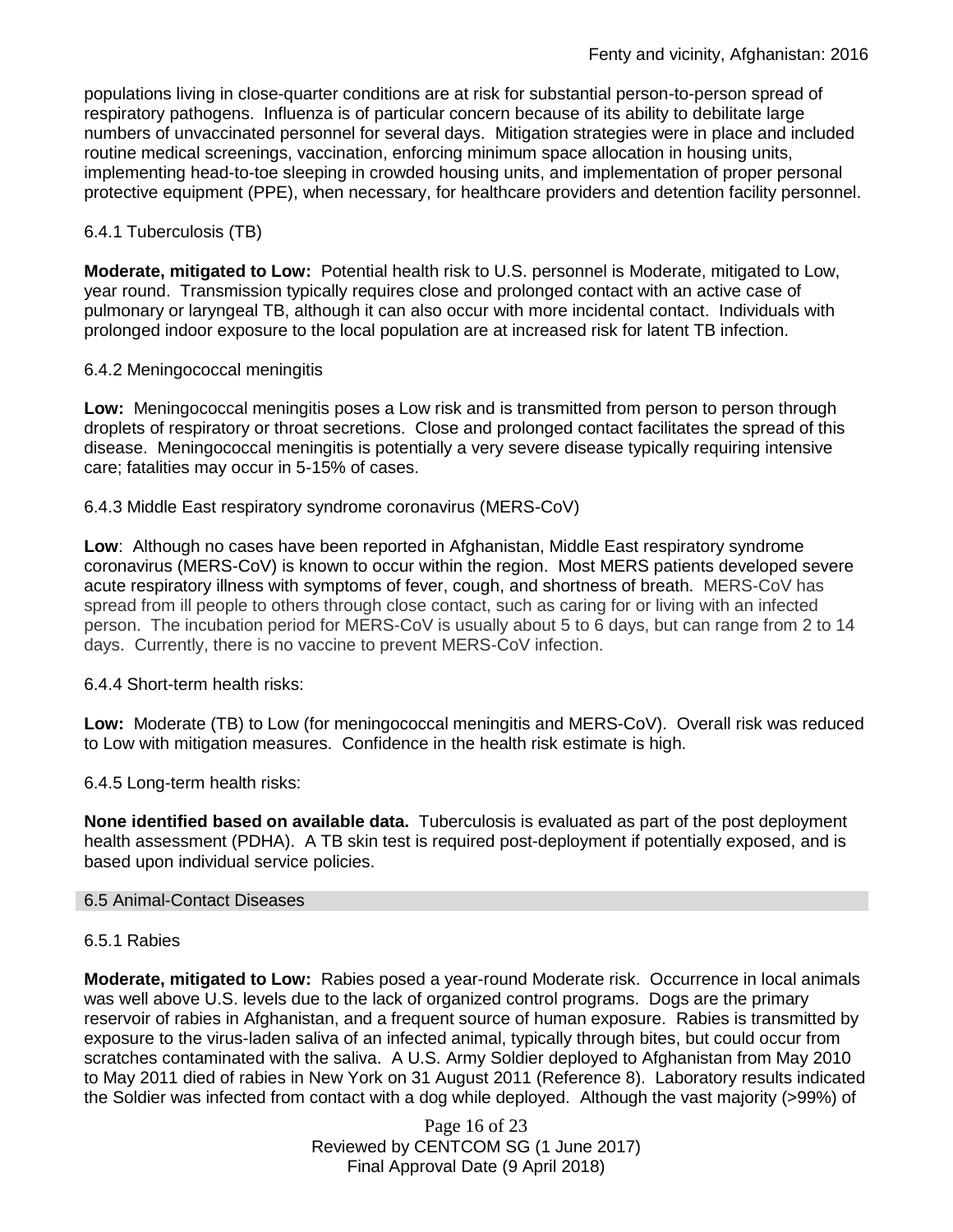persons who develop rabies disease will do so within a year after a risk exposure, there have been rare reports of individuals presenting with rabies disease up to six years or more after their last known risk exposure. Mitigation strategies included command emphasis of CENTCOM GO 1C, reduction of animal habitats, active pest management programs, and timely treatment of feral animal scratches/bites.

#### 6.5.2 Anthrax

**Low:** Anthrax cases are rare in indigenous personnel, and pose a Low risk to U.S. personnel. Anthrax is a naturally occurring infection; cutaneous anthrax is transmitted by direct contact with infected animals or carcasses, including hides. Eating undercooked infected meat may result in contracting gastrointestinal anthrax. Pulmonary anthrax is contracted through inhalation of spores and is extremely rare. Mitigation measures included consuming approved food sources, proper food preparation and cooking temperatures, avoidance of animals and farms, dust abatement when working in these areas, vaccinations, and proper PPE for personnel working with animals.

#### 6.5.3 Q-Fever

**Moderate, mitigated to Low:** Potential health risk to U.S. personnel is Moderate, but mitigated to Low year round. Rare cases are possible among personnel exposed to aerosols from infected animals, with clusters of cases possible in some situations. Significant outbreaks (affecting 1-50%) can occur in personnel with heavy exposure to barnyards or other areas where animals are kept. Unpasteurized milk may also transmit infection. The primary route of exposure is respiratory, with an infectious dose as low as a single organism. Incidence could result in debilitating febrile illness, sometimes presenting as pneumonia, typically requiring 1 to 7 days of inpatient care followed by return to duty. Mitigation strategies in place as listed in paragraph 6.5.2 except for vaccinations.

#### 6.5.4 Avian influenza

**Low:** Potential health risk to U.S. personnel is Low. Although avian influenza (AI) is easily transmitted among birds, bird-to-human transmission is extremely inefficient. Human-to-human transmission appears to be exceedingly rare, even with relatively close contact; extremely rare cases (less than 0.01% per month) could occur. Incidence could result in very severe illness with fatality rate higher than 50 percent in symptomatic cases. Mitigation strategies included avoidance of birds/poultry and proper cooking temperatures for poultry products.

6.5.5 Short-term health risks:

**Low:** The short-term unmitigated risk is Moderate for rabies and Q-fever, to Low for anthrax, and avian influenza. Mitigation measures reduced the overall risk to Low.Confidence in risk estimate is high.

6.5.6 Long-term health risks:

**Low:** A Low long term risk exists for rabies because, in rare cases, the incubation period for rabies can be several years.

6.6 Soil-transmitted helminths (hookworm, strongyloidiasis, cutaneous larva migrans)

**Moderate, mitigated to Low:** Potential health risk to U.S. personnel is Moderate during warmer months (typically March through November) when vector activity is highest. Mitigation measures reduced the risk to Low. A small number of cases (less than 1% per month) could occur among personnel with direct skin exposure to soil contaminated with human or animal feces (including sleeping

> Page 17 of 23 Reviewed by CENTCOM SG (1 June 2017) Final Approval Date (9 April 2018)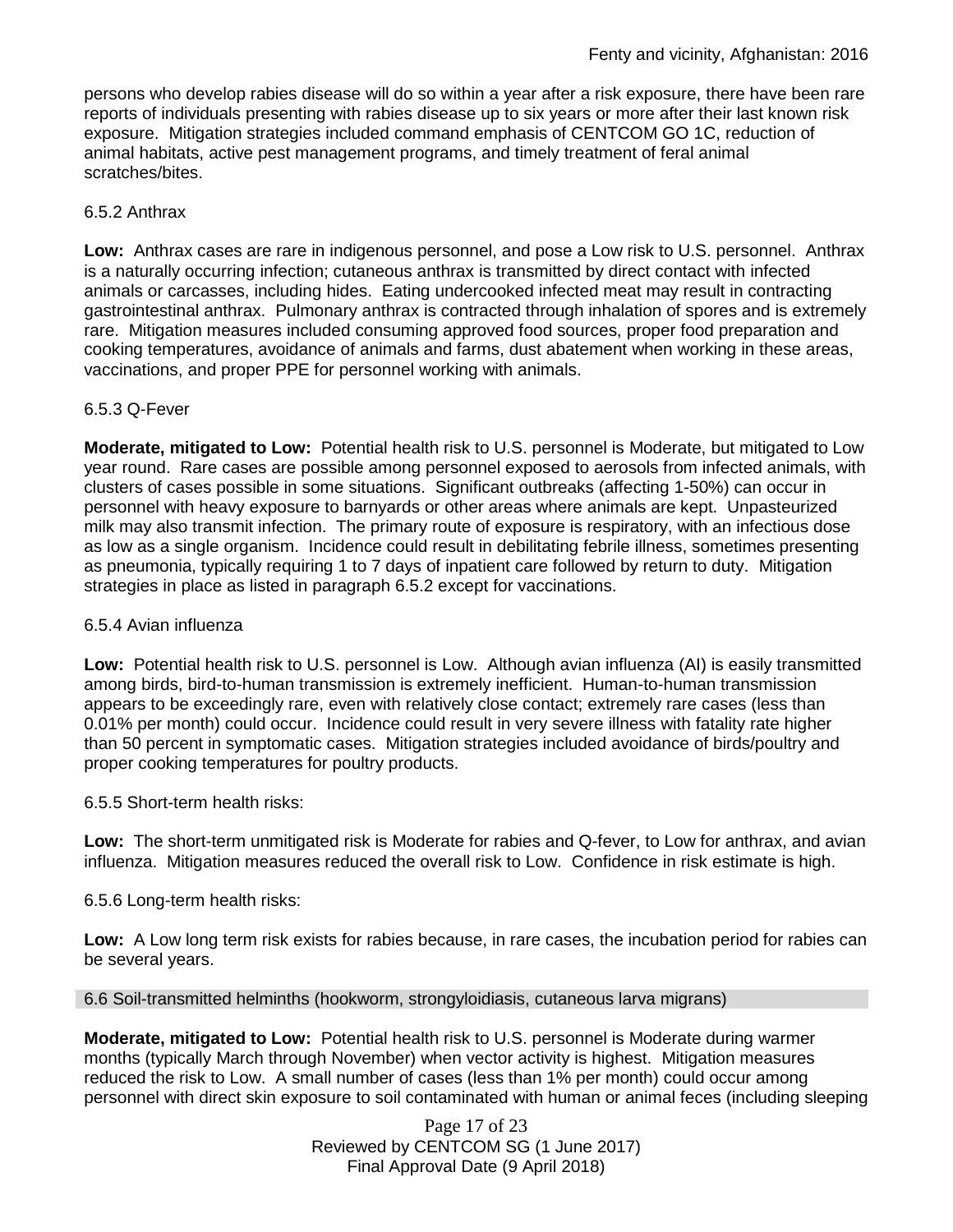on bare ground and walking barefoot). Initial skin symptoms typically are mild and are not debilitating. However, systemic symptoms of fever, cough, abdominal pain, nausea, and diarrhea may develop weeks to months after initial infection with hookworm or *Strongyloides*. More severe infections with high worm burden may be debilitating in some cases. Rates of infection in U.S. personnel will be highly variable, depending on specific local environmental conditions. Rates of infection in U.S. personnel are expected to be less than 1 percent per month in most locations. However, rates in some focal areas with heavily contaminated soil could exceed 1 percent per month.

6.6.1 Short-term health risks:

**Low:** Moderate for soil transmitted helminthes. Overall risk was reduced to Low with mitigation measures. Confidence in the health risk estimate is high.

6.6.2 Long-term health risks:

## **None identified based on available data.**

## **7 Venomous Animals**

All information was taken directly from the Armed Forces Pest Management Board (Reference 9) and the Clinical Toxicology Resources web site from the University of Adelaide, Australia (Reference 10). The species listed below have home ranges that overlap the location of FOB Fenty and vicinity, and may present a health risk if they are encountered by personnel. See Section 9 for more information about pesticides and pest control measures.

## 7.1 Spiders

 *Latrodectus dahlia* (widow spider): Severe envenoming possible, potentially lethal. However, venom effects are mostly minor and even significant envenoming is unlikely to be lethal.

## 7.2 Scorpions

 *Androctonus amoreuxi* and *Androctonus baluchicus*: Severe envenoming possible, potentially lethal. Severe envenoming may produce direct or indirect cardio toxicity, with cardiac arrhythmias, cardiac failure. Hypovolaemic hypotension possible in severe cases due to fluid loss through vomiting and sweating.

 *Compsobuthus rugosulus, Mesobuthus caucasicus, Mesobuthus eupeus, Mesobuthus macmahoni, Orthochirus afghanus*, *Orthochirus bicolor*, *Orthochirus jalalabadensis, Orthochirus pallidus, Orthochirus samrchelsis* and *Orthochirus scrobiculosus*: There are a number of dangerous Buthid scorpions, but there are also some known to cause minimal effects only. Without clinical data it is unclear where these species fit within that spectrum.

 *Hottentotta alticola* and *Hottentotta saulcyi*: Moderate envenoming possible but unlikely to prove lethal. Stings by these scorpions are likely to cause only short lived local effects, such as pain, without systemic effects.

 *Scorpiops afghanus*: Mild envenoming only, not likely to prove lethal. Stings by these scorpions are likely to cause only short lived local effects, such as pain, without systemic effects.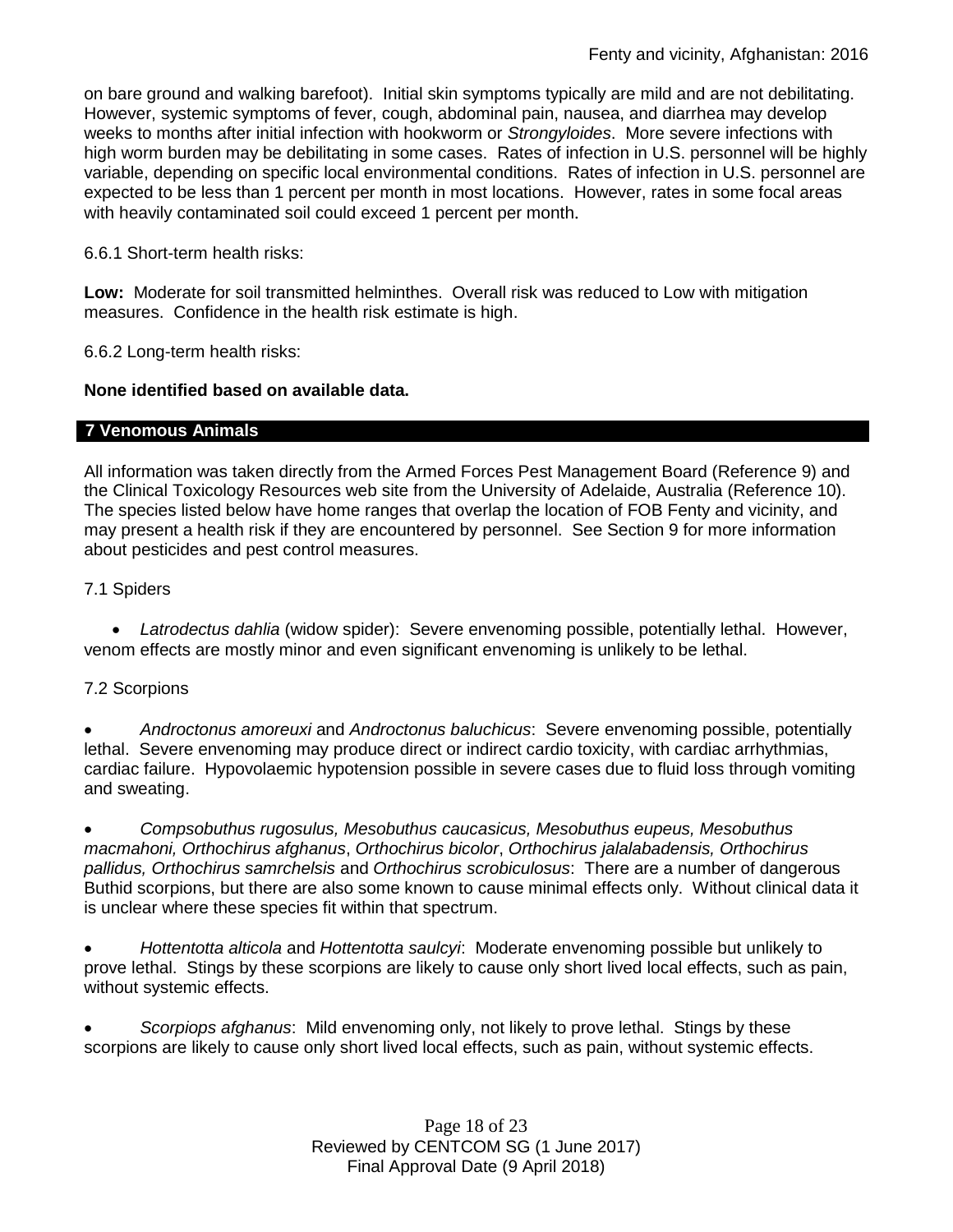## 7.3 Snakes

 *Gloydius halys* (Haly's Pit Viper): Severe envenoming possible, potentially lethal. Bites may cause moderate to severe coagulopathy and haemorrhagins causing extensive bleeding.

 *Macrovipera lebetina obtuse* (Levantine Viper) and *Macrovipera lebetina turanica* (Levantine Viper): Severe envenoming possible, potentially lethal. Bites may cause mild to severe local effects, shock & coagulopathy.

7.4 Short-term health risk:

**Low:** If encountered, effects of venom vary with species from mild localized swelling (e.g. widow spider) to potentially lethal effects (e.g., Haly's Pit Viper). See effects of venom above. Mitigation strategies included avoiding contact, proper wear of uniform (especially footwear), and timely medical treatment. Confidence in the health risk estimate is low (Reference 4, Table 3-6).

7.5 Long-term health risk:

## **None identified.**

## **8 Heat/Cold Stress**

#### 8.1 Heat

Summer (June - September) monthly mean daily maximum temperatures range from 83 degrees Fahrenheit (°F) to 92 °F, with an average temperature of 88 °F, based on historical climatological data. The health risk of heat stress/injury based on temperatures alone is Low  $(< 78 °F)$  from November to March, high (82-87.9 °F) in April and October, and extremely high ( $\geq 88^\circ$ F) from May to September. However, work intensity and clothing/equipment worn pose greater health risk of heat stress/injury than environmental factors alone (Reference 11). Managing risk of hot weather operations included monitoring work/rest periods, proper hydration, and taking individual risk factors (e.g., acclimation, weight, and physical conditioning) into consideration. Risk of heat stress/injury was reduced with preventive measures.

8.1.1 Short-term health risk:

**Low to Extremely High, mitigated to Low Moderate:** The risk of heat injury was reduced to Low through preventive measures such as work/rest cycles, proper hydration and nutrition, and monitoring Wet Bulb Globe Temperature (WBGT). Risk of heat injury in unacclimatized or susceptible populations (older, previous history of heat injury, poor physical condition, underlying medical/health conditions), and those under operational constraints (equipment, PPE, vehicles) is Extremely High from May to September, High in April and October, and Low from November to March. Confidence in the health risk estimate is low (Reference 4, Table 3-6).

8.1.2 Long-term health risk:

**Low:** The long-term risk is Low. However, the risk may be greater for certain susceptible persons– those older (i.e., greater than 45 years), in lesser physical shape, or with underlying medical/health conditions. Long-term health implications from heat injuries are rare but may occur, especially from more serious injuries such as heat stroke. It is possible that high heat in conjunction with various chemical exposures may increase long-term health risks, though specific scientific evidence is not conclusive. Confidence in these risk estimates is medium (Reference 4, Table 3-6).

> Page 19 of 23 Reviewed by CENTCOM SG (1 June 2017) Final Approval Date (9 April 2018)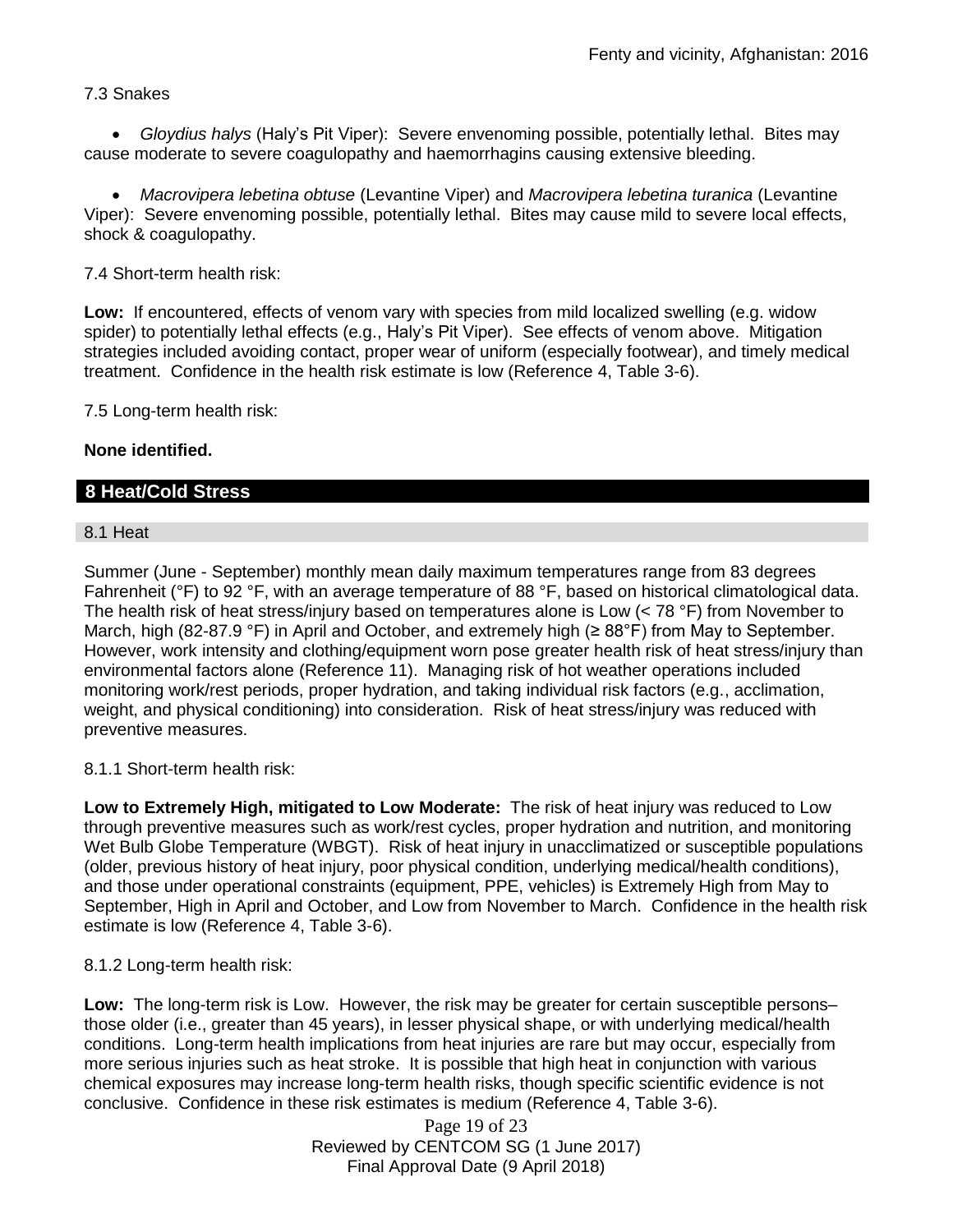#### 8.2 Cold

#### 8.2.1 Short-term health risks:

Winter (December - March) mean daily minimum temperatures range from 32 °F to 50 °F, with an average temperature of 43 °F, based on historical climatological data. Because even on warm days a significant drop in temperature after sunset by as much as 40 °F can occur, there is a risk of cold stress/injury from November – March. The risk assessment for Non-Freezing Cold Injuries (NFCI), such as chilblain, trench foot, and hypothermia, is Low based on historical temperature and precipitation data. Frostbite is unlikely to occur because temperatures rarely drop below freezing. However, personnel may encounter significantly lower temperatures during field operations at higher altitudes. As with heat stress/injuries, cold stress/injuries are largely dependent on operational and individual factors instead of environmental factors alone (Reference 11).

**Low:** The health risk of cold injury is Low. Confidence in the health risk estimate is medium.

8.1.2 Long-term health risk:

**Low:** The health risk of cold injury is Low. Confidence in the health risk estimate is medium (Reference 4, Table 3-6).

## **9 Noise**

#### 9.1 Continuous

An occupational and environmental health site assessment (OEHSA) indicated that flightlines on FOB Fenty and JAF were environmental noise sources; however, a Hearing Conservation Program was in place for private contractors and military personnel working near or on the flightline.

9.1.1 Short and long-term health risks:

#### **Not evaluated**

#### 9.2 Impulse

No specific hazard sources were documented in the DOEHRS or MESL from 1 January 2016 to 31 December 2016.

9.2.1 Short-term and Long-term health risks:

#### **Not evaluated**

#### **10 Unique Incidents/Concerns**

#### 10.1 Potential environmental contamination sources

DoD personnel are exposed to various chemical, physical, ergonomic, and biological hazards in the course of performing their mission. These types of hazards depend on the mission of the unit and the operations and tasks which the personnel are required to perform to complete their mission. The health risk associated with these hazards depends on a number of elements including what materials are used, how long the exposure last, what is done to the material, the environment where the task or operation is performed, and what controls are used. The hazards can include exposures to heavy

> Page 20 of 23 Reviewed by CENTCOM SG (1 June 2017) Final Approval Date (9 April 2018)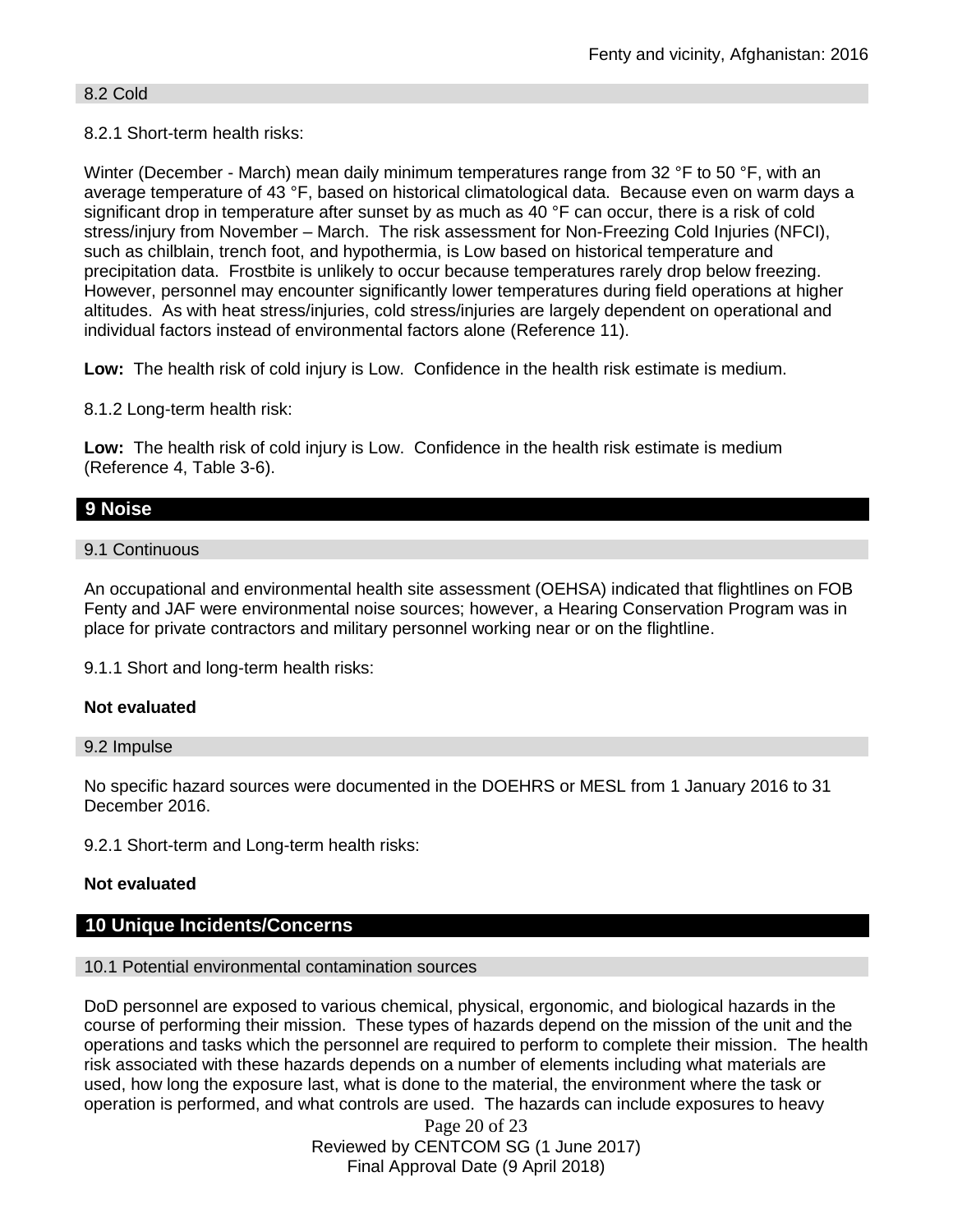metal particulates (e.g., lead, cadmium, manganese, chromium, and iron oxide), solvents, fuels, oils, and gases (e.g., carbon monoxide, carbon dioxide, oxides of nitrogen, and oxides of sulfur). Most of these exposures occur when performing maintenance task such as painting, grinding, welding, engine repair, or movement through contaminated areas. Exposures to these occupational hazards can occur through inhalation (air), skin contact, or ingestion; however exposures through air are generally associated with the highest health risk.

#### 10.2 Waste Sites/Waste Disposal

Medical and solid waste incinerators were located on Fenty.

#### 10.3 Fuel/petroleum products/industrial chemical spills

Above ground diesel fuel containers were located near the flight line of FOB Fenty.

#### 10.4 Pesticides/Pest Control:

The health risk of exposure to pesticide residues is considered within the framework of typical residential exposure scenarios, based on the types of equipment, techniques, and pesticide products that have been employed, such as enclosed bait stations for rodenticides, various handheld equipment for spot treatments of insecticides and herbicides, and a number of ready-to-use (RTU) methods such as aerosol cans and baits. The control of rodents required the majority of pest management inputs, with the acutely toxic rodenticides staged as solid formulation lethal baits placed in tamper-resistant bait stations indoors and outdoors throughout cantonment areas. Nuisance insects, including biting and stinging insects such as bees, wasps, and ants, also required significant pest management inputs. Use of pesticides targeting against these pests generally involved selection of compounds with low mammalian toxicity and short-term residual using pinpoint rather than broadcast application techniques. No specific hazard sources were documented in DOEHRS or MESL data portal. While monthly pesticide application reports were available in the MESL data portal for FOB Fenty, specific chemicals applied were not listed.

10.4.1 Rodenticides, Insecticides and Herbicides

Not evaluated.

#### 10.5 Asbestos

No specific hazard sources were documented in the DOEHRS or MESL from 1 January 2016 to 31 December 2016.

#### 10.6 Lead Based Paint

No specific hazard sources were documented in the DOEHRS or MESL from 1 January 2016 to 31 December 2016.

#### 10.7 Burn Pits

Medical and solid waste incinerators were located on Fenty. No samples were provided from near these incinerators. While not specific to FOB Fenty and vicinity, the consolidated epidemiological and environmental sampling and studies on burn pits that have been conducted as of the date of this publication have been unable to determine whether an association does or does not exist between exposures to emissions from the burn pits and long-term health effects (Reference 12). The Institute of

> Page 21 of 23 Reviewed by CENTCOM SG (1 June 2017) Final Approval Date (9 April 2018)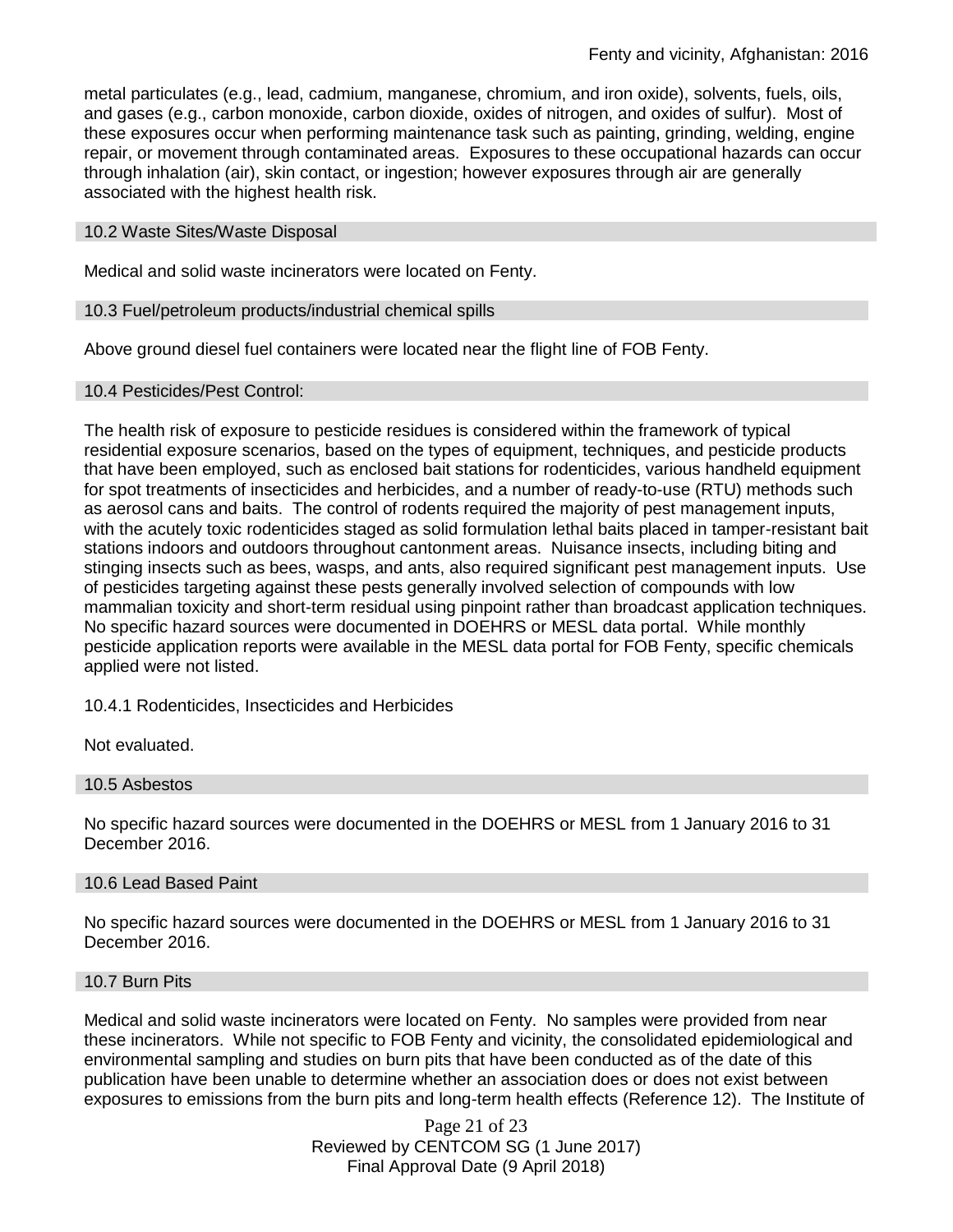Medicine committee's (Reference 12) review of the literature and the data suggests that service in Iraq or Afghanistan (i.e., a broader consideration of air pollution than exposure only to burn pit emissions) may be associated with long-term health effects, particularly in susceptible (e.g., those who have asthma) or highly exposed subpopulations, such as those who worked at the burn pit. Such health effects would be due mainly to high ambient concentrations of PM from both natural and anthropogenic sources, including military sources. If that broader exposure to air pollution turns out to be relevant, potentially related health effects of concern are respiratory and cardiovascular effects and cancer. Susceptibility to the PM health effects could be exacerbated by other exposures, such as stress, smoking, local climatic conditions, and co-exposures to other chemicals that affect the same biologic or chemical processes. Individually, the chemicals measured at burn pit sites in the study were generally below concentrations of health concern for general populations in the United States. However, the possibility of exposure to mixtures of the chemicals raises the potential for health outcomes associated with cumulative exposure to combinations of the constituents of burn pit emissions and emissions from other sources.

## **11 References**

- 1. Defense Occupational and Environmental Health Readiness System (referred to as the DOEHRS-EH database) at https://doehrs-ih.csd.disa.mil/Doehrs/. Department of Defense (DoD) Instruction 6490.03, *Deployment Health*, 2006.
- 2. DoDI 6055.05, Occupational and Environmental Health, 2008.
- 3. Joint Staff Memorandum (MCM) 0017-12, Procedures for Deployment Health Surveillance, 2012.
- 4. USAPHC TG230, June 2013 Revision.
- 5. Singh, A. and Singh, A.K. 2013. ProUCL Version 5.0. 00 Technical Guide-Statistical Software for Environmental Applications for Data Sets with and without Nondetect Observations. EPA: Washington, WA, USA.
- 6. DoD MESL Data Portal: https://mesl.apgea.army.mil/mesl/.Some of the data and reports used may be classified or otherwise have some restricted distribution.
- 7. Modification 12 to United States Central Command Individual Protection and Individual Unit Deployment Policy, 02 December 2013.
- 8. CDC. 2012. Morbidity and Mortality Weekly Report. Imported Human Rabies in a U.S. Army Soldier. May 4, 2012. 61(17); 302-305.
- 9. Armed Forces Pest Management Board: [http://www.afpmb.org/content/venomous-animals](http://www.afpmb.org/content/venomous-animals-country#Afghanistan)[country#Afghanistan](http://www.afpmb.org/content/venomous-animals-country#Afghanistan). U.S. Army Garrison - Forest Glen, Silver Spring, MD.
- 10. Clinical Toxinology Resources: [http://www.toxinology.com/.](http://www.toxinology.com/) University of Adelaide, Australia.
- 11. Goldman RF. 2001. Introduction to heat-related problems in military operations. *In*: Textbook of military medicine: medical aspects of harsh environments Vol. 1, Pandolf KB, and Burr RE (Eds.), Office of the Surgeon General, Department of the Army, Washington DC.
- 12. IOM (Institute of Medicine). 2011*.* Long-term health consequences of exposure to burn pits in Iraq and Afghanistan*.* Washington, DC: The National Academies Press.

Page 22 of 23 Reviewed by CENTCOM SG (1 June 2017) Final Approval Date (9 April 2018)